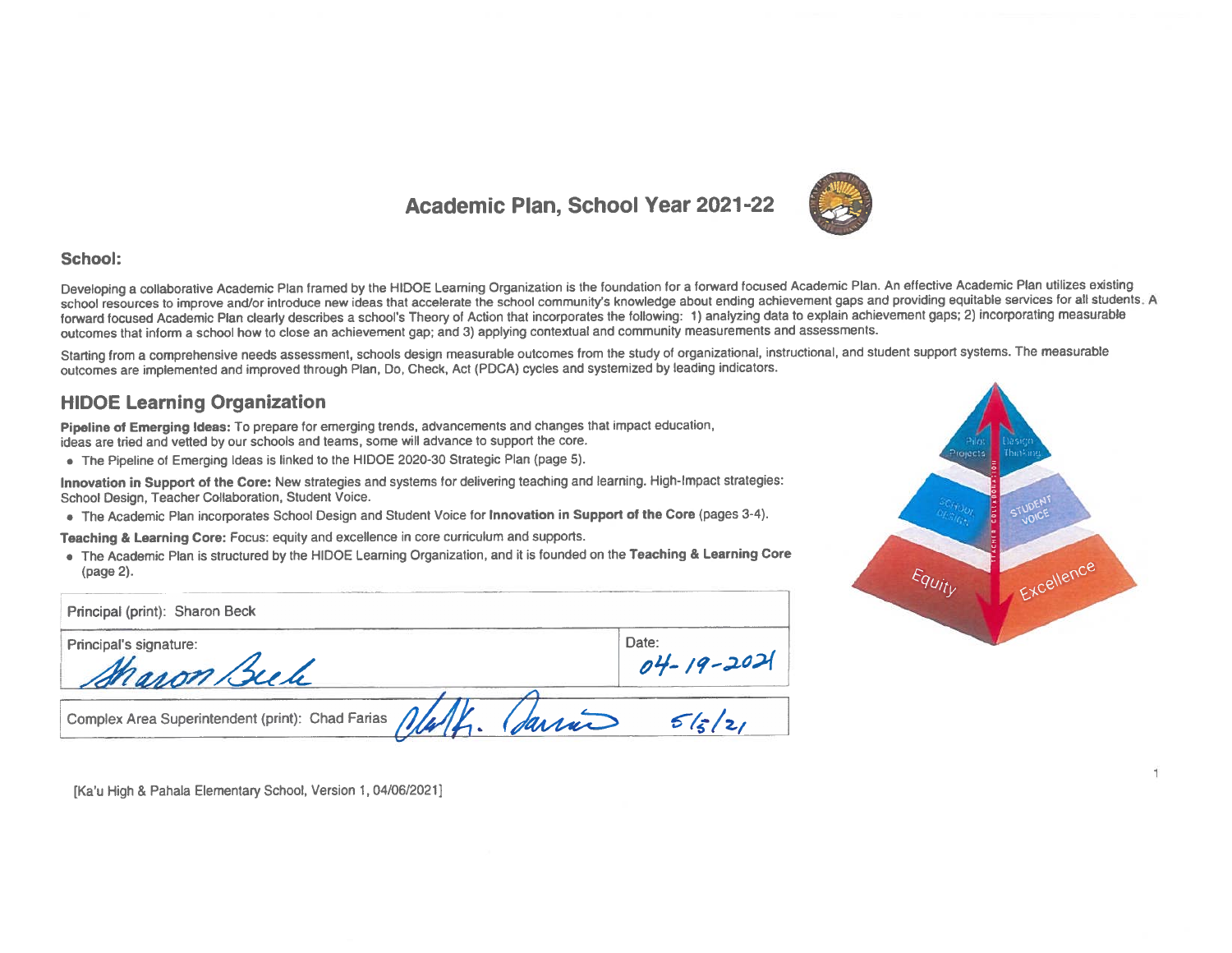In order to address equity, list the targeted subgroup(s) and their identified needs. Specifying enabling [activities](https://docs.google.com/document/d/1_CBCCCUPTqpr2sEeh1fQ9EUVupyhBBZlYUdzcm9zCw0/edit) in the academic plan should address identified subgroup(s) and their needs.



| <b>Theory of Action</b>                                                                                                                                                                                                                                                                                                                                                                                                                                                                                                                                                                                                                                                                                                                                                                                                                                                                                                                                                                                                                                                                                                                                                                                                                                                                                                                                                           |
|-----------------------------------------------------------------------------------------------------------------------------------------------------------------------------------------------------------------------------------------------------------------------------------------------------------------------------------------------------------------------------------------------------------------------------------------------------------------------------------------------------------------------------------------------------------------------------------------------------------------------------------------------------------------------------------------------------------------------------------------------------------------------------------------------------------------------------------------------------------------------------------------------------------------------------------------------------------------------------------------------------------------------------------------------------------------------------------------------------------------------------------------------------------------------------------------------------------------------------------------------------------------------------------------------------------------------------------------------------------------------------------|
| What is your Theory of Action (if-then) to improve the achievement gap?<br>If we:<br>KHPES will build a foundation for <b>Culture</b> by support, respect, kindness and collaborative<br>partnerships with all stakeholders resulting in an increased sense of belonging,<br>connectedness, and pride for all. (1.6: Family Literacy, 1.7: Culturally Relevant Learning).<br>increase Academics by integrating comprehensive literacy instruction (KHPES<br>Literacy Plan), including explicit strategies for vocabulary, comprehension and<br>writing as well as Tier II, and III targeted intervention and progress monitoring. (1.2:<br>Integration of comprehensive literacy instruction).<br>ensure all stakeholders will understand and carry out their role in providing students with the<br>3.<br>necessary support at all levels to apply and connect their learning to achieving their<br>aspirations by providing positive well-being, academic, college and career opportunities and<br>introducing project based learning will provide a sense of <b>Relevance</b> . (1.3: Serving the needs<br>of all learners).<br>continue to develop and/or refine, organize, and communicate the HMTSS infrastructure and<br>4.<br>systems to support all stakeholders to ensure Equitable opportunities (1.4: Identification of<br>students in need, (1.5: Targeted Support). |
| Then sub groups <b>EL, SPED, MEP, and MVA</b> student learning will continue to improve and<br>schoolwide student achievement data will display positive growth toward projected goals.                                                                                                                                                                                                                                                                                                                                                                                                                                                                                                                                                                                                                                                                                                                                                                                                                                                                                                                                                                                                                                                                                                                                                                                           |
| Expand the personal aspirations for career and college at the elementary level; continue                                                                                                                                                                                                                                                                                                                                                                                                                                                                                                                                                                                                                                                                                                                                                                                                                                                                                                                                                                                                                                                                                                                                                                                                                                                                                          |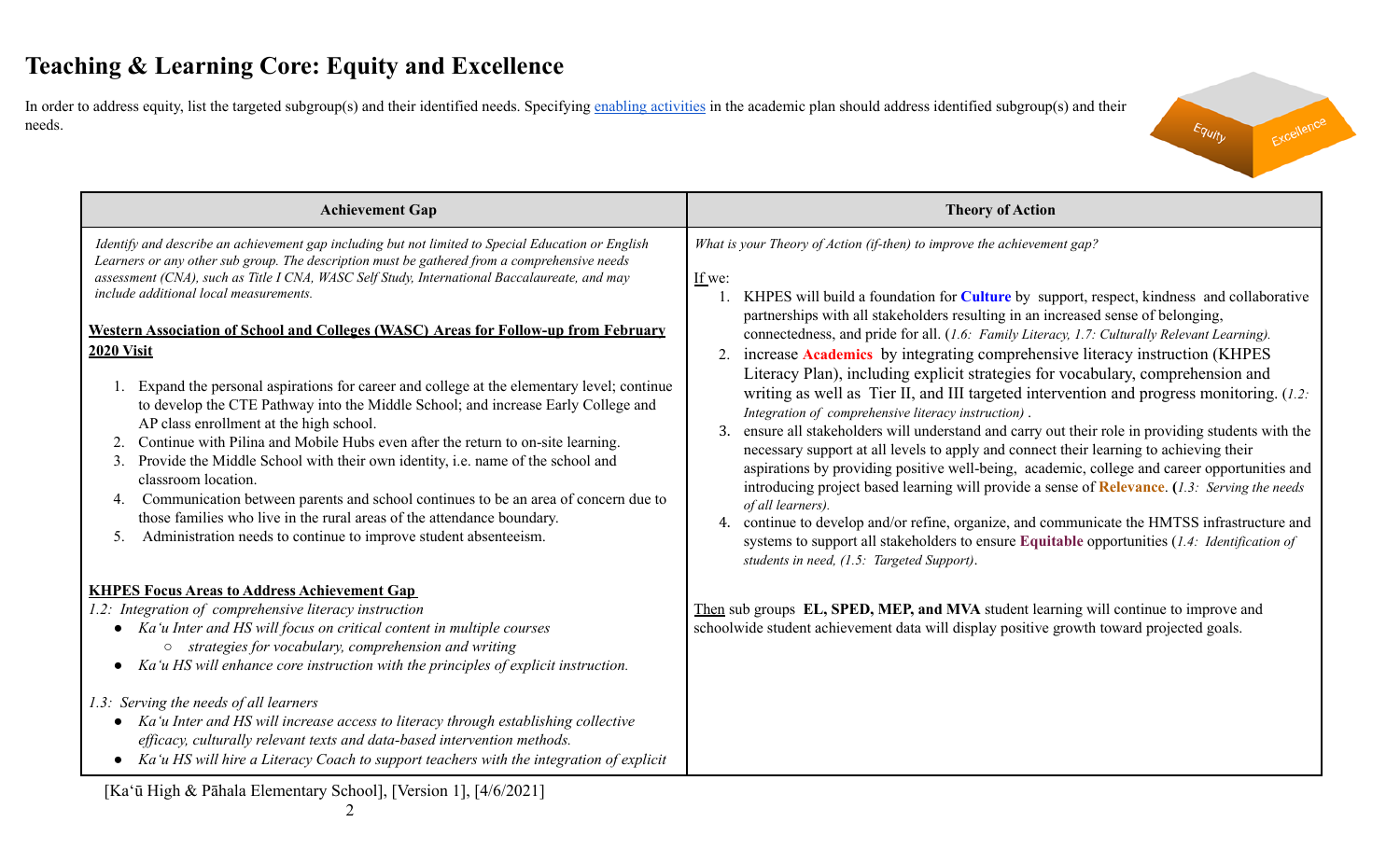| <i>instruction.</i>                                                                                                                                                                                                                            |  |
|------------------------------------------------------------------------------------------------------------------------------------------------------------------------------------------------------------------------------------------------|--|
| 1.4: Identification of students in need<br>Ka'u Inter and HS will use Gated screening procedures (attendance, academic<br>$\bullet$<br>concern, behavior or coursemarks-GPA) as the primary data to identify and monitor<br>students in need.  |  |
| 1.5: Targeted Support<br>Ka'u Inter and HS will embed principles of explicit instruction.<br>Ka'u Inter and HS will focus on Background Knowledge, Explicit Comprehension<br>Strategies, Fluency and Word Study for intervention.              |  |
| 1.6: Family Literacy<br>Ka'u HS will provide training for our staff about asset-based family and community<br>$\bullet$<br>partnerships<br>Ka'u HS will provide a safe, trusting platform for our families and community<br>members to connect |  |
| 1.7: Culturally Relevant Learning<br>Ka'u HS will use the Hā Designers Convening Process Guide<br>$\bullet$<br>Ka'u HS will design instruction that encourages students to use their entire linguistic<br>repertoires                          |  |
| SW <sub>1</sub>                                                                                                                                                                                                                                |  |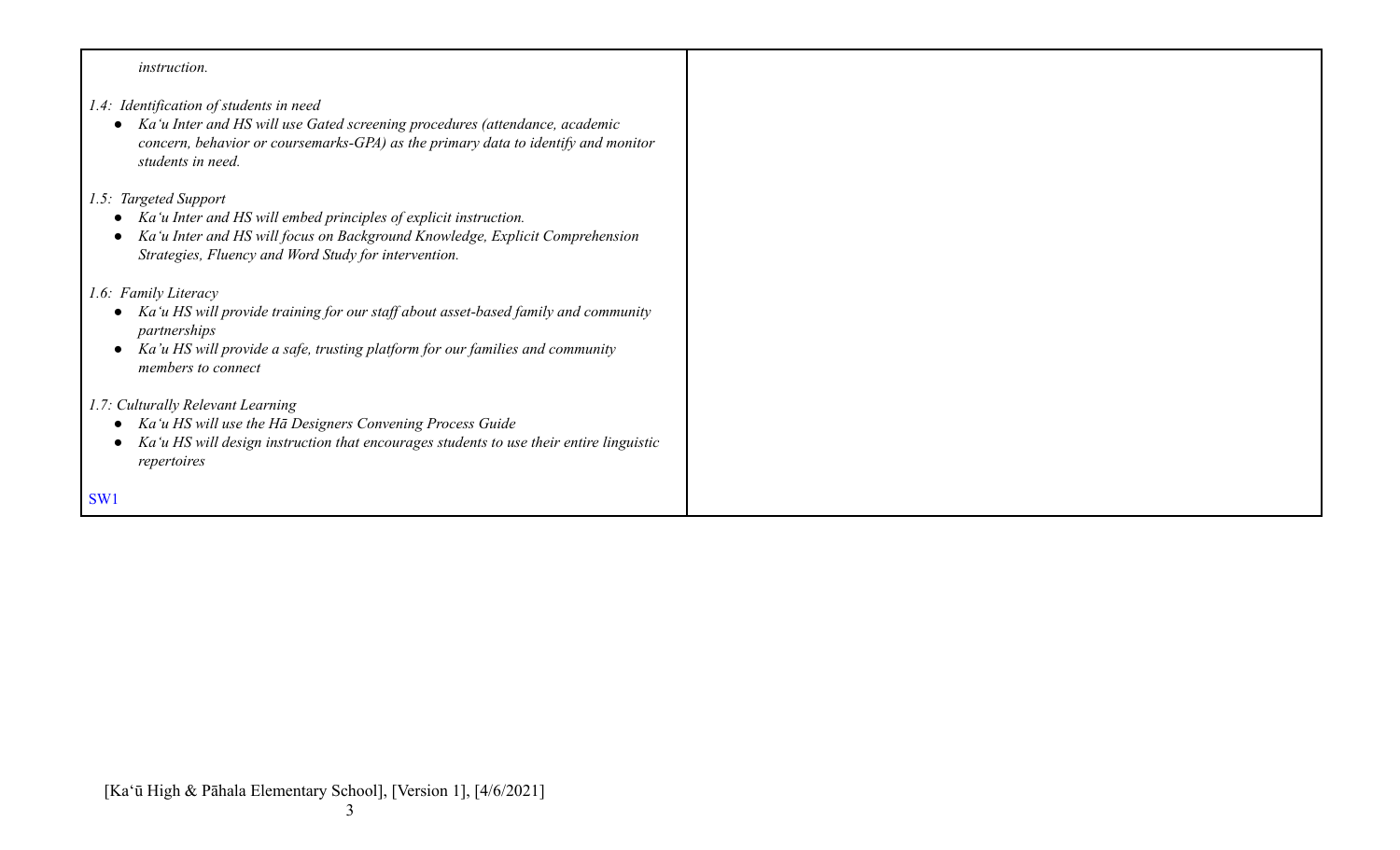

### **Innovation in Support of the Core: School Design and Student Voice**

Describe here your complex/school contexts for School Design and Student Voice.

#### **Student Voice:**

Students can voice school wide expectations and examples of how they demonstrate those expectations, resulting in a focus on learning. Students are able to advocate for the strategies and support they need, resulting in increased self efficacy, engagement, and relevancy. Students actively participate in the development of a support plan to reduce their absences, resulting in higher levels of attendance. Students will be able to voice learning intentions and success criteria for each lesson, resulting in greater relevance for learning and increased engagement. Students will set academic goals and track growth, resulting in increased motivation and relevance for learning Students will make informed decisions on course selection to ensure they are on their college/career path and meet promotion and high school graduation requirements

### **School Design:**

.

Focus on Tier 1, explicit comprehensive literacy instruction and ensure students read, write, and speak in every class, everyday. Continuously improve pacing guides to include learning intentions and success criteria aligned to formative assessments and high efficacy instructional strategies.

Design, implement, and communicate HMTSS school wide systems and processes, including routine feedback from staff on recommendations for improvement

Design and implement RtI for Tier I, II, and III targeted for academic and behavioral needs. Incorporate PBIS/SEL/TIP/cultural practices to ensure the school community feel a greater sense of belonging, connectedness, support and pride.

Provide PD on, and identify specific school wide practices to be implemented to support student learning.

Incorporate clear data collection and progress monitoring tools for all staff/student expectations, and implement with fidelity, to guide decision making.

Describe here your current and continuing initiatives that will further advance your 2021-22 School Design and Student Voice.

Schoolwide practices include the four identified instructional strategies: Do Now, Learning Objectives, Cycle of Instruction and Exit Tickets, Visible Learning and the creation of "Learning Intentions and Success Criteria" for all grade levels and content areas, administrative classroom walkthroughs that provide immediate teacher feedback, and PLCs which will be further refined as we seek to streamline the data to be regularly reviewed. Current practices around HMTSS are not universally consistent, so we will continue to meet in SITs to identify areas of growth. Elementary and middle school students have leadership groups that help plan student activities and high school students participate in an advisory class, which helps them identify individual goals as well as complete a senior portfolio to showcase high school achievements and preparation for college/career. SW6

Describe here your Conditions for Success for School Design and Student Voice

In order for our initiatives around CARE to become foundational parts of school culture, we need to provide continued PD on school-wide expectations, refine PLC process and its purpose to bolster teacher support, and create an accountability system for monitoring fidelity in components of HMTSS. Student voice will be crucial in curriculum development as we focus on performance task choice and engagement strategies. SW6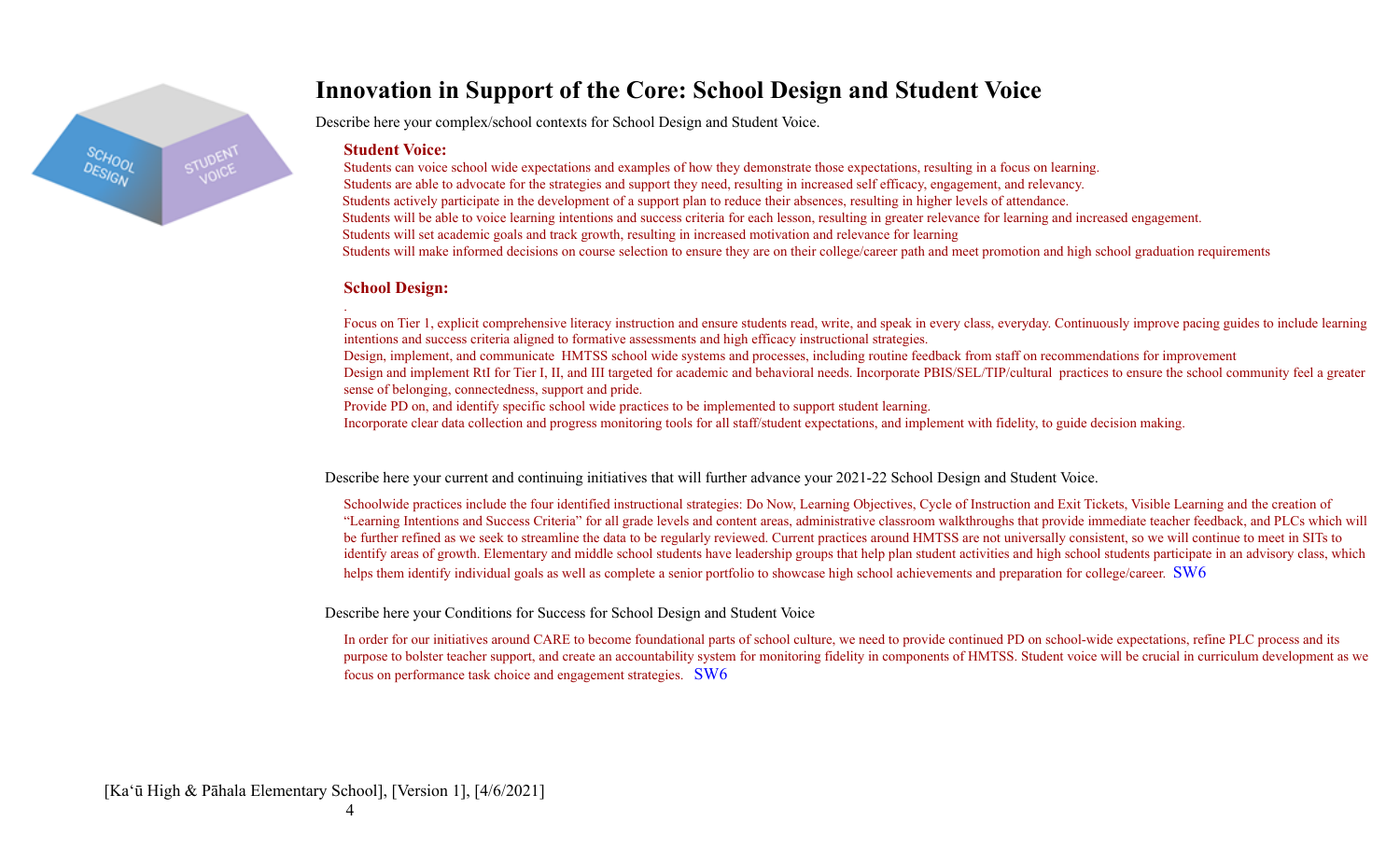At Kau High and Pahala Elementary School our school design is focused on building a positive school Culture, improving academic Achievement, providing present/future Relevance, and ensuring educational Equity for all our students (CARE). To achieve this focus KHPES measurable outcomes will focus on CARE.

|                                                                                                                                                                                                                                                                          | SY 2021-22 Measurable Outcomes<br>What are your Measurable Outcomes around School<br>Design and Student Voice? What are you designing?                                                                                                                                                                                                                                                                                                                                                                                                                                                                                                                                                                                                                                                                                                                                                                                                                                                      |                               | SY 2022-23 Measurable Outcomes<br>What are your Measurable Outcomes around School<br>Design and Student Voice? What are you designing?                                                                                                                                                                                                                                                                                                                                                                                                                                                                                                                                                                                                                            | SY 2023-24 Measurable Outcomes<br>What are your Measurable Outcomes around School<br>Design and Student Voice? What are you designing?                                                                                                                                                                                                                                                                                                                                                                                                                                                                                                                                                                                                             |
|--------------------------------------------------------------------------------------------------------------------------------------------------------------------------------------------------------------------------------------------------------------------------|---------------------------------------------------------------------------------------------------------------------------------------------------------------------------------------------------------------------------------------------------------------------------------------------------------------------------------------------------------------------------------------------------------------------------------------------------------------------------------------------------------------------------------------------------------------------------------------------------------------------------------------------------------------------------------------------------------------------------------------------------------------------------------------------------------------------------------------------------------------------------------------------------------------------------------------------------------------------------------------------|-------------------------------|-------------------------------------------------------------------------------------------------------------------------------------------------------------------------------------------------------------------------------------------------------------------------------------------------------------------------------------------------------------------------------------------------------------------------------------------------------------------------------------------------------------------------------------------------------------------------------------------------------------------------------------------------------------------------------------------------------------------------------------------------------------------|----------------------------------------------------------------------------------------------------------------------------------------------------------------------------------------------------------------------------------------------------------------------------------------------------------------------------------------------------------------------------------------------------------------------------------------------------------------------------------------------------------------------------------------------------------------------------------------------------------------------------------------------------------------------------------------------------------------------------------------------------|
| 2021-2022 Goal for Achievement<br><b>Gap Culture:</b><br>KHPES will build a foundation of<br>support, respect, kindness and<br>collaborative partnerships with all<br>stakeholders resulting in an increased<br>sense of belonging, connectedness,<br>and pride for all. | KHPES will establish and practice school wide core<br>beliefs in which we embrace cultural diversity and<br>demonstrate respect and caring for students, families<br>and each other. To measure growth in culture, staff will<br>indicate an increase in effectiveness of school wide and<br>community communication based on KHPES surveys.<br>This will lead to a decrease in chronic absenteeism<br>from 39% to 29%, a decrease in negative behavior<br>referrals, an increase in parent participation in "Out of<br>School" activities, an increase of parent response to the<br>SQS survey (9.2% to 20%), and an increase in positive<br>teacher (55.1% to 65%) and positive parent (46% to<br>60%) responses on the SQS Involvement/Engagement<br>Domain.<br>Quarterly progress monitor data from the attendance<br>team to show decrease in absences.<br>Attendance records of parent/family participation in<br>"Out of School" activities.<br>Staff, students and parents surveys. |                               | KHPES will establish and practice school wide core<br>beliefs in which we embrace cultural diversity and<br>demonstrate respect and caring for students, families<br>and each other. To measure growth in culture, staff will<br>indicate an increase in effectiveness of school wide and<br>community communication based on KHPES surveys.<br>This will lead to a decrease in chronic absenteeism from<br>29% to 19%, a decrease in negative behavior referrals,<br>an increase in parent participation in "Out of School"<br>activities, an increase of parent response to the SQS<br>survey $(20\% \text{ to } 30\%)$ , and an increase in positive<br>teacher (65% to 75%) and parent (60% to 70%)<br>responses on the SQS Involvement/Engagement<br>Domain. | KHPES will establish and practice school wide core<br>beliefs in which we embrace cultural diversity and<br>demonstrate respect and caring for students, families<br>and each other. To measure growth in culture, staff will<br>indicate an increase in effectiveness of school wide and<br>community communication based on KHPES surveys.<br>This will lead to a decrease in chronic absenteeism<br>from 19% to 9%, a decrease in negative behavior<br>referrals, an increase in parent participation in "Out of<br>School" activities, an increase of parent response to the<br>SQS survey (30% to 40%), and an increase in positive<br>teacher (75% to 85%) and parent (70% to 80%)<br>responses on the SQS Involvement/Engagement<br>Domain. |
| <b>Formative Measures</b>                                                                                                                                                                                                                                                |                                                                                                                                                                                                                                                                                                                                                                                                                                                                                                                                                                                                                                                                                                                                                                                                                                                                                                                                                                                             |                               | Quarterly progress monitor data from the attendance<br>team to show decrease in absences.<br>Attendance records of parent/family participation in<br>"Out of School" activities.<br>Staff, students and parents surveys.                                                                                                                                                                                                                                                                                                                                                                                                                                                                                                                                          | Quarterly progress monitor data from the attendance<br>team to show decrease in absences.<br>Attendance records of parent/family participation in<br>"Out of School" activities.<br>Staff, students and parents surveys.                                                                                                                                                                                                                                                                                                                                                                                                                                                                                                                           |
| Year                                                                                                                                                                                                                                                                     | <b>Baseline Data SY 18-19</b>                                                                                                                                                                                                                                                                                                                                                                                                                                                                                                                                                                                                                                                                                                                                                                                                                                                                                                                                                               | SY 2021-22                    | SY 2022-23                                                                                                                                                                                                                                                                                                                                                                                                                                                                                                                                                                                                                                                                                                                                                        | SY 2023-24                                                                                                                                                                                                                                                                                                                                                                                                                                                                                                                                                                                                                                                                                                                                         |
| <b>State Target</b><br>(Summative Goal)                                                                                                                                                                                                                                  | Chronic Absenteeism<br>$=15%$                                                                                                                                                                                                                                                                                                                                                                                                                                                                                                                                                                                                                                                                                                                                                                                                                                                                                                                                                               | Chronic Absenteeism<br>$=13%$ | Chronic Absenteeism = $11\%$                                                                                                                                                                                                                                                                                                                                                                                                                                                                                                                                                                                                                                                                                                                                      | Chronic Absenteeism= 9%                                                                                                                                                                                                                                                                                                                                                                                                                                                                                                                                                                                                                                                                                                                            |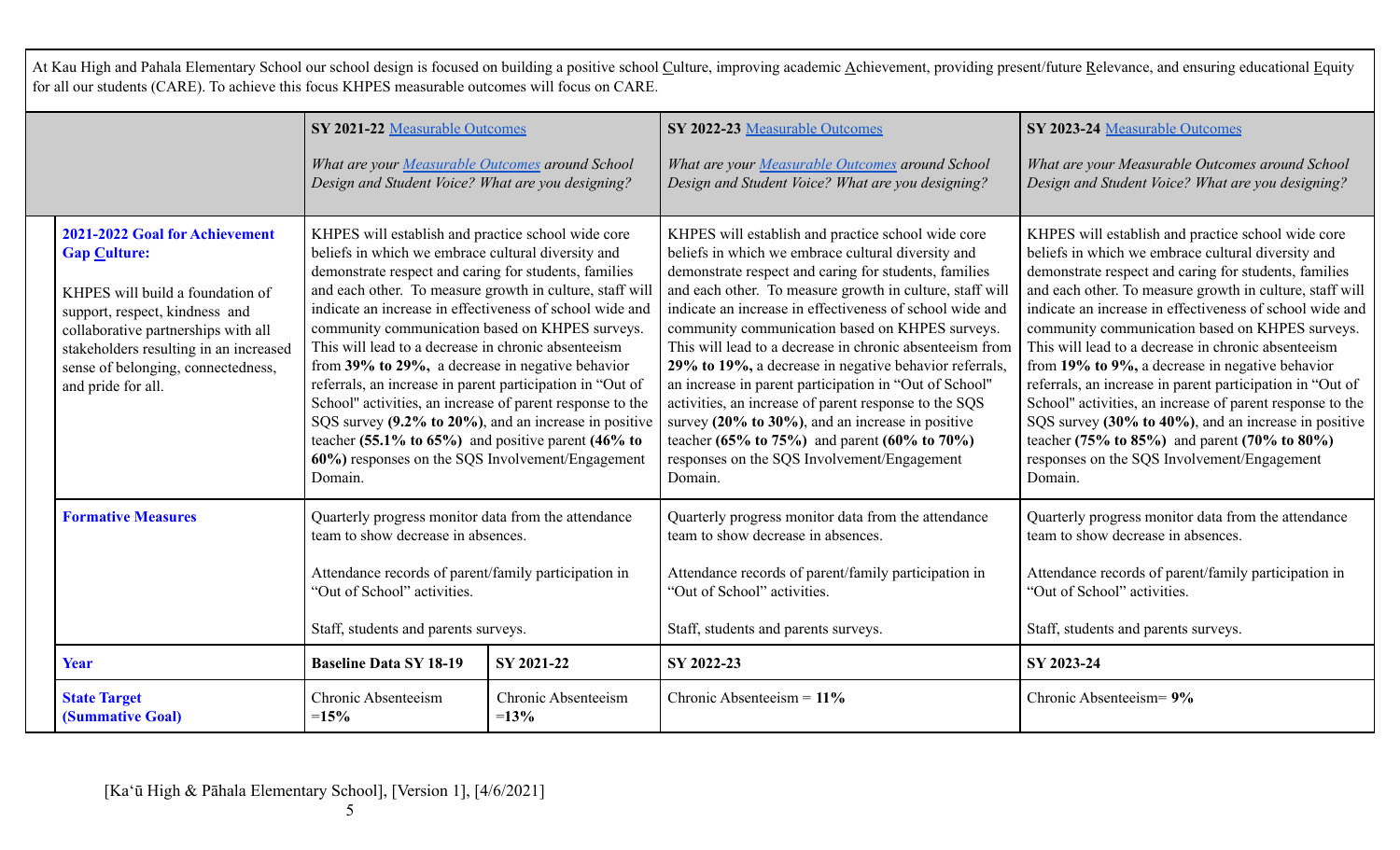|                                            | Parent Positive Response =<br>74%                                                                                          | Parent Positive Response<br>$=76%$                                                                                                                                        | Parent Positive Response = $78\%$                                                                            |                                                                   | Parent Positive Response = $80\%$                                                                                                                                                                                                |
|--------------------------------------------|----------------------------------------------------------------------------------------------------------------------------|---------------------------------------------------------------------------------------------------------------------------------------------------------------------------|--------------------------------------------------------------------------------------------------------------|-------------------------------------------------------------------|----------------------------------------------------------------------------------------------------------------------------------------------------------------------------------------------------------------------------------|
| <b>School Level Target</b><br>(projection) | Chronic Absenteeism<br>$= 39\%$                                                                                            | Chronic Absenteeism<br>$= 29\%$                                                                                                                                           | Chronic Absenteeism = $19\%$                                                                                 |                                                                   | Chronic Absenteeism = $9\%$                                                                                                                                                                                                      |
|                                            | Parent Positive Response =<br>46%<br># of Parent Response $=$<br>$9.2\%$<br><b>Teacher Positive Response</b><br>$= 55.1\%$ | Parent Positive Response<br>$=60%$<br># of Parent Participation<br>$= 20\%$<br><b>Teacher Positive</b><br>Response = $65\%$                                               | Parent Positive Response = $70\%$<br># of Parent Participation = $30\%$<br>Teacher Positive Response = $75%$ |                                                                   | Parent Positive Response = $80\%$<br># of Parent Participation = $40\%$<br>Teacher Positive Response = $85\%$                                                                                                                    |
| <b>Projection Graph</b>                    | 40%<br>39%<br>30%<br>20%<br>15%<br>10%<br>0%<br>Baseline Data SY 18-19                                                     | State Chronic Absenteeism Target and KHPES Chronic<br>Absenteeism Target<br>State Chronic Absenteeism Target ★ KHPES Chronic Absenteeism Target<br>29%<br>13%<br>SY 20-21 | 19%<br>11%<br>9%<br>SY 21-22<br>SY 22-23                                                                     | 100%<br>80%<br>74%<br>60%<br>40%<br>46%<br>Baseline Data SY 18-19 | State Target Positive Response & School Level Targeted<br><b>Positive Response</b><br>★ State Target Positive Response ★ School Level Targeted Positive Response<br>80%<br>76%<br>70%<br>60%<br>SY 20-21<br>SY 21-22<br>SY 22-23 |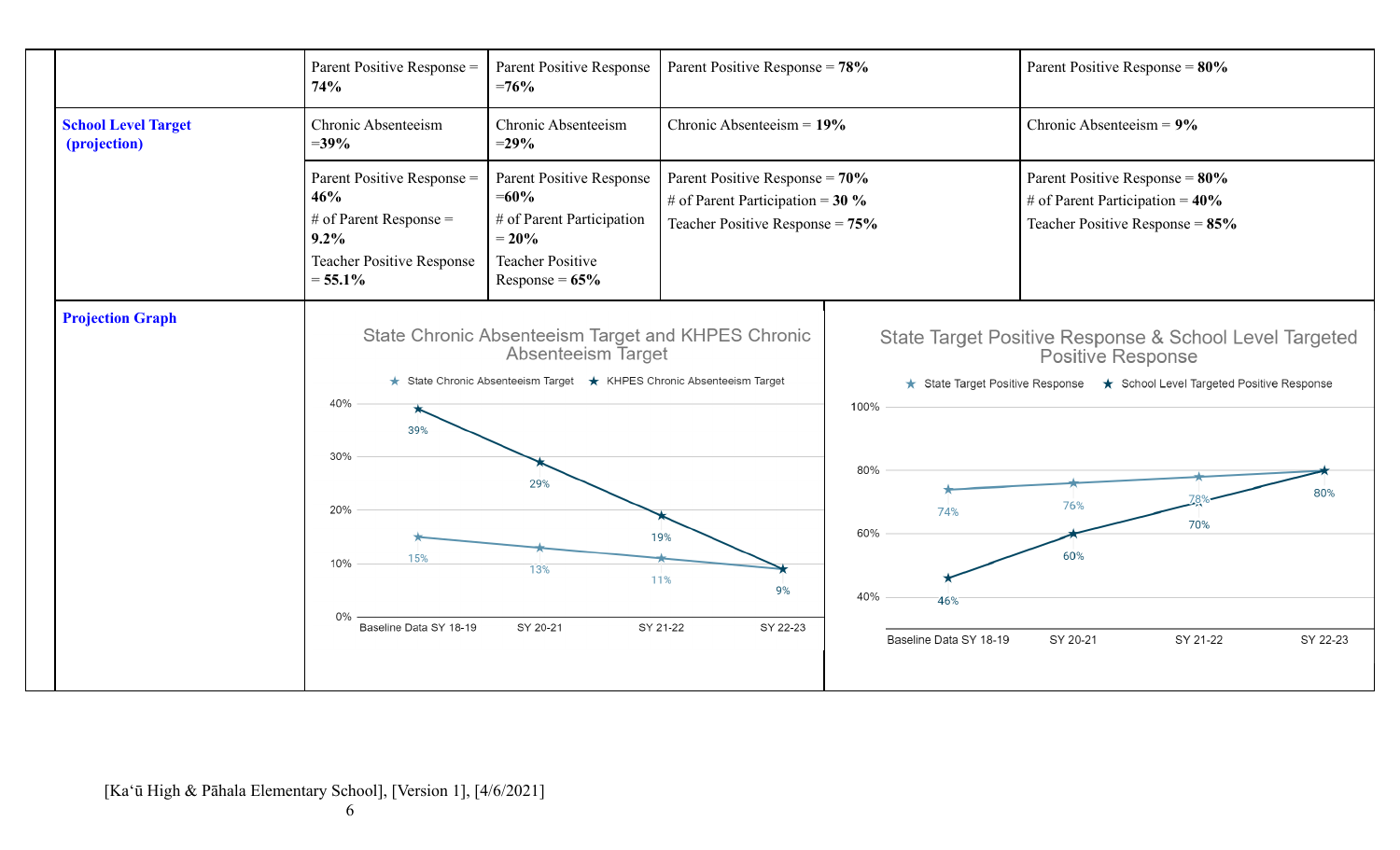|                           | 2021-2022 Goal for Achievement<br><b>Gap Academics:</b><br>Academic proficiency will<br>increase by integrating<br>comprehensive literacy instruction<br>(KHPES Literacy Plan), including<br>explicit strategies for vocabulary,<br>comprehension and writing as well<br>as Tier II, and III targeted<br>intervention and progress<br>monitoring. |                                                                                                                                                     | 100% of KHPES students will read, write, and<br>speak in every class, everyday as a result of<br>explicit instructional strategies focused on fluency,<br>vocabulary and comprehension and will<br>demonstrate growth as measured by SBA<br>proficiency in ELA from 21% to 38%,<br>mathematics from 8% to 27%, and science from<br>18% to 31%, and progress monitored by Third<br>Quest, STAR and DIBELS. |                                                                                                                                                     | 100% of KHPES students will be provided the<br>opportunity to read, write, and speak in every class,<br>everyday as a result of explicit instructional<br>strategies focused on fluency and comprehension<br>as measured by SBA proficiency in ELA from<br>38% to 56%, mathematics from 27% to 46%, and<br>science from 31% to 44%, and progress monitored<br>by Third Quest, STAR and DIBELS. | 100% of KHPES students will be provided the<br>opportunity to read, write, and speak in every<br>class, everyday as a result of explicit instructional<br>strategies focused on fluency and comprehension<br>as measured by SBA proficiency in ELA from<br>56% to 73%, in mathematics from 46% to 66%,<br>and in science from 44% to 58%, and progress<br>monitored by Third Quest, STAR and DIBELS. |  |
|---------------------------|---------------------------------------------------------------------------------------------------------------------------------------------------------------------------------------------------------------------------------------------------------------------------------------------------------------------------------------------------|-----------------------------------------------------------------------------------------------------------------------------------------------------|-----------------------------------------------------------------------------------------------------------------------------------------------------------------------------------------------------------------------------------------------------------------------------------------------------------------------------------------------------------------------------------------------------------|-----------------------------------------------------------------------------------------------------------------------------------------------------|------------------------------------------------------------------------------------------------------------------------------------------------------------------------------------------------------------------------------------------------------------------------------------------------------------------------------------------------------------------------------------------------|------------------------------------------------------------------------------------------------------------------------------------------------------------------------------------------------------------------------------------------------------------------------------------------------------------------------------------------------------------------------------------------------------|--|
| <b>Formative Measures</b> |                                                                                                                                                                                                                                                                                                                                                   | school wide walkthroughs<br>coaching observations<br><b>EES</b> observations<br>Third Quest, STAR and DIBELS (improve<br>fluency and comprehension) |                                                                                                                                                                                                                                                                                                                                                                                                           | school wide walkthroughs<br>coaching observations<br><b>EES</b> observations<br>Third Quest, STAR and DIBELS (improve<br>fluency and comprehension) | school wide walkthroughs<br>coaching observations<br><b>EES</b> observations<br>Third Quest, STAR and DIBELS (<br>improve fluency and comprehension)                                                                                                                                                                                                                                           |                                                                                                                                                                                                                                                                                                                                                                                                      |  |
|                           | Year                                                                                                                                                                                                                                                                                                                                              |                                                                                                                                                     | <b>Baseline Data SY 18-19</b>                                                                                                                                                                                                                                                                                                                                                                             | SY 2021-22                                                                                                                                          | SY 2022-23                                                                                                                                                                                                                                                                                                                                                                                     | SY 2023-24                                                                                                                                                                                                                                                                                                                                                                                           |  |
|                           | ELA (ST)<br><b>State Target</b><br>-Summative Goal                                                                                                                                                                                                                                                                                                |                                                                                                                                                     | 54%                                                                                                                                                                                                                                                                                                                                                                                                       | 60%                                                                                                                                                 | 66%                                                                                                                                                                                                                                                                                                                                                                                            | 73%                                                                                                                                                                                                                                                                                                                                                                                                  |  |
|                           | <b>School Level</b><br>ELA(SLT)<br><b>Target</b><br>(projection)                                                                                                                                                                                                                                                                                  |                                                                                                                                                     | 21%                                                                                                                                                                                                                                                                                                                                                                                                       | 38%                                                                                                                                                 | 56%                                                                                                                                                                                                                                                                                                                                                                                            | 73%                                                                                                                                                                                                                                                                                                                                                                                                  |  |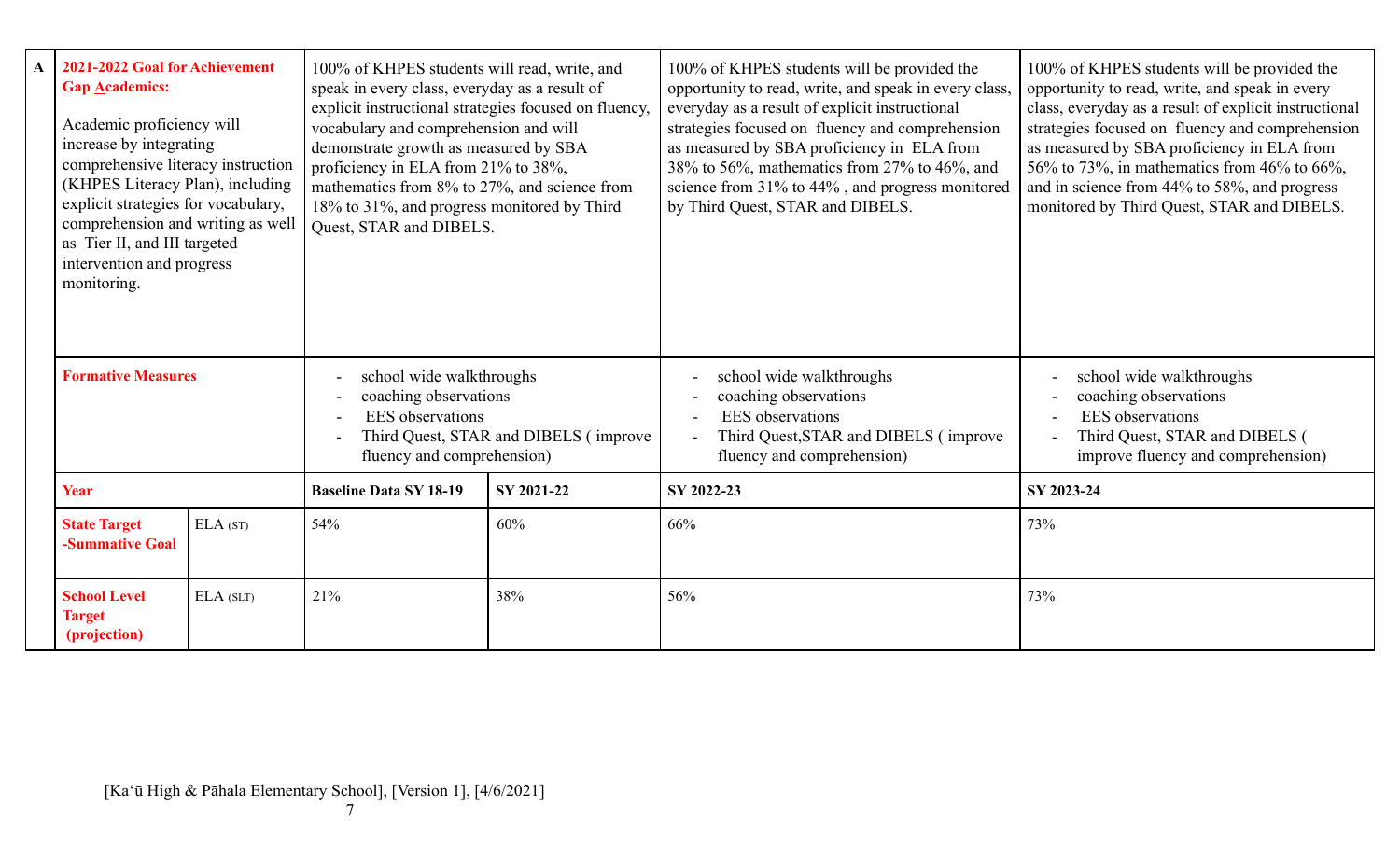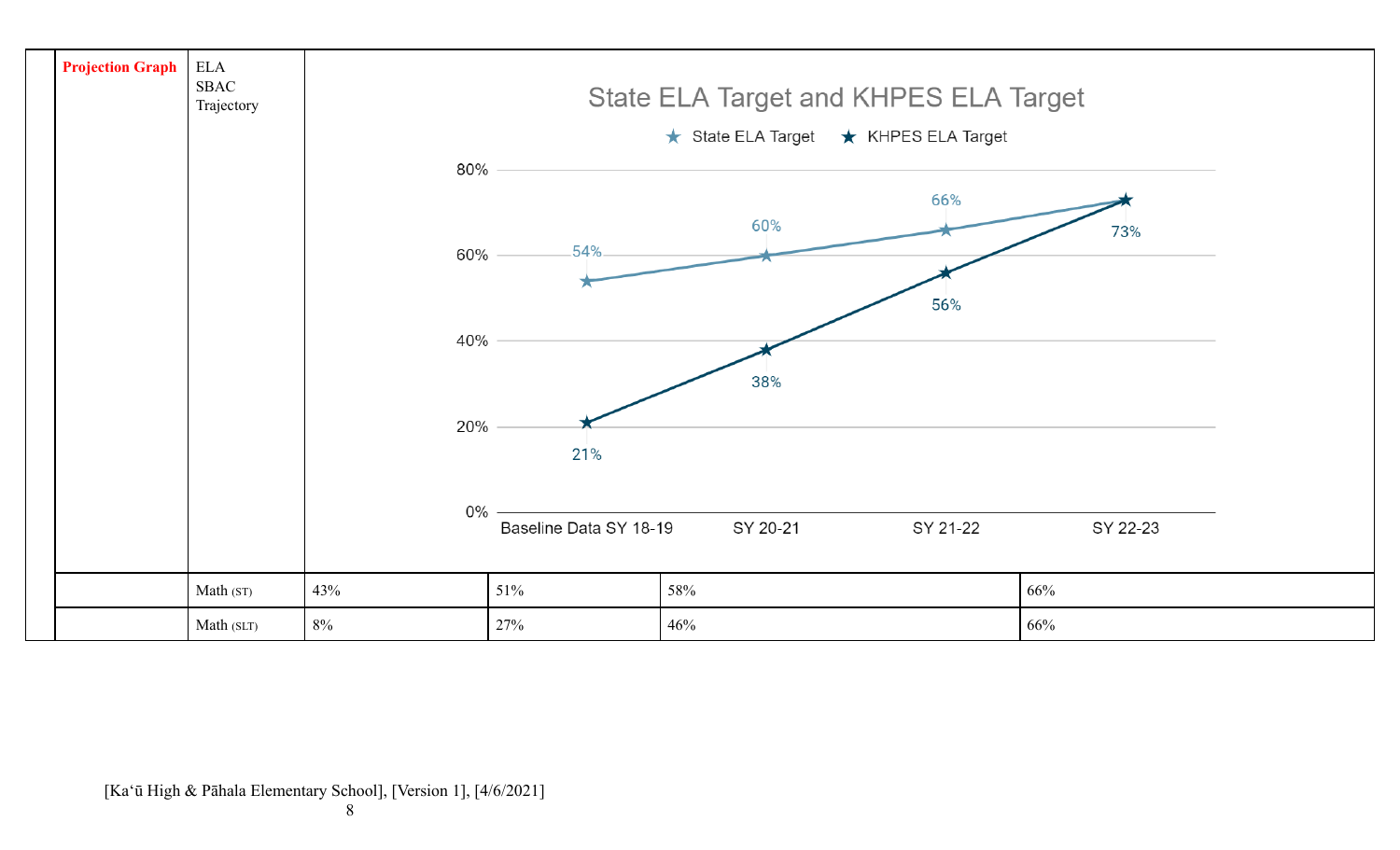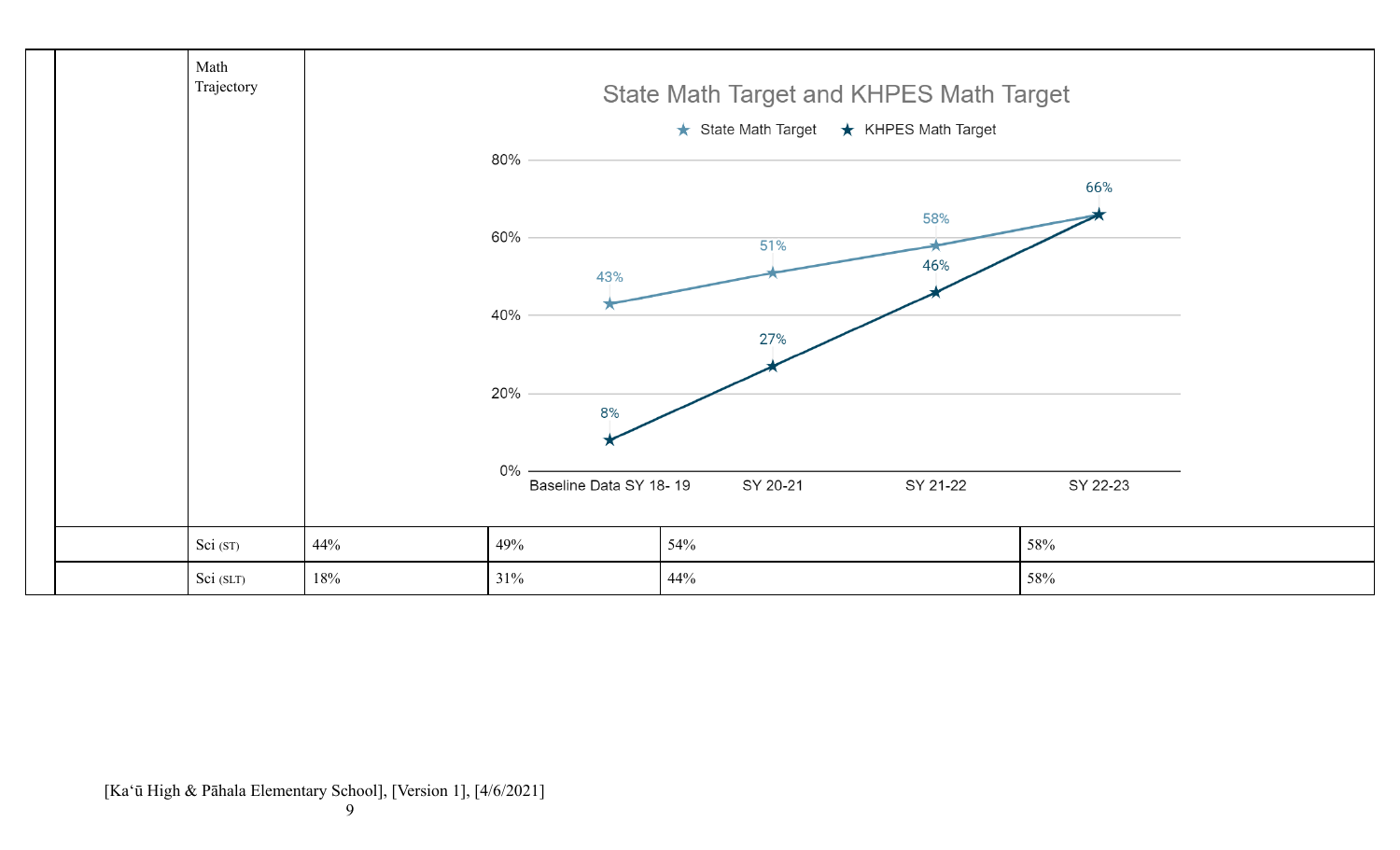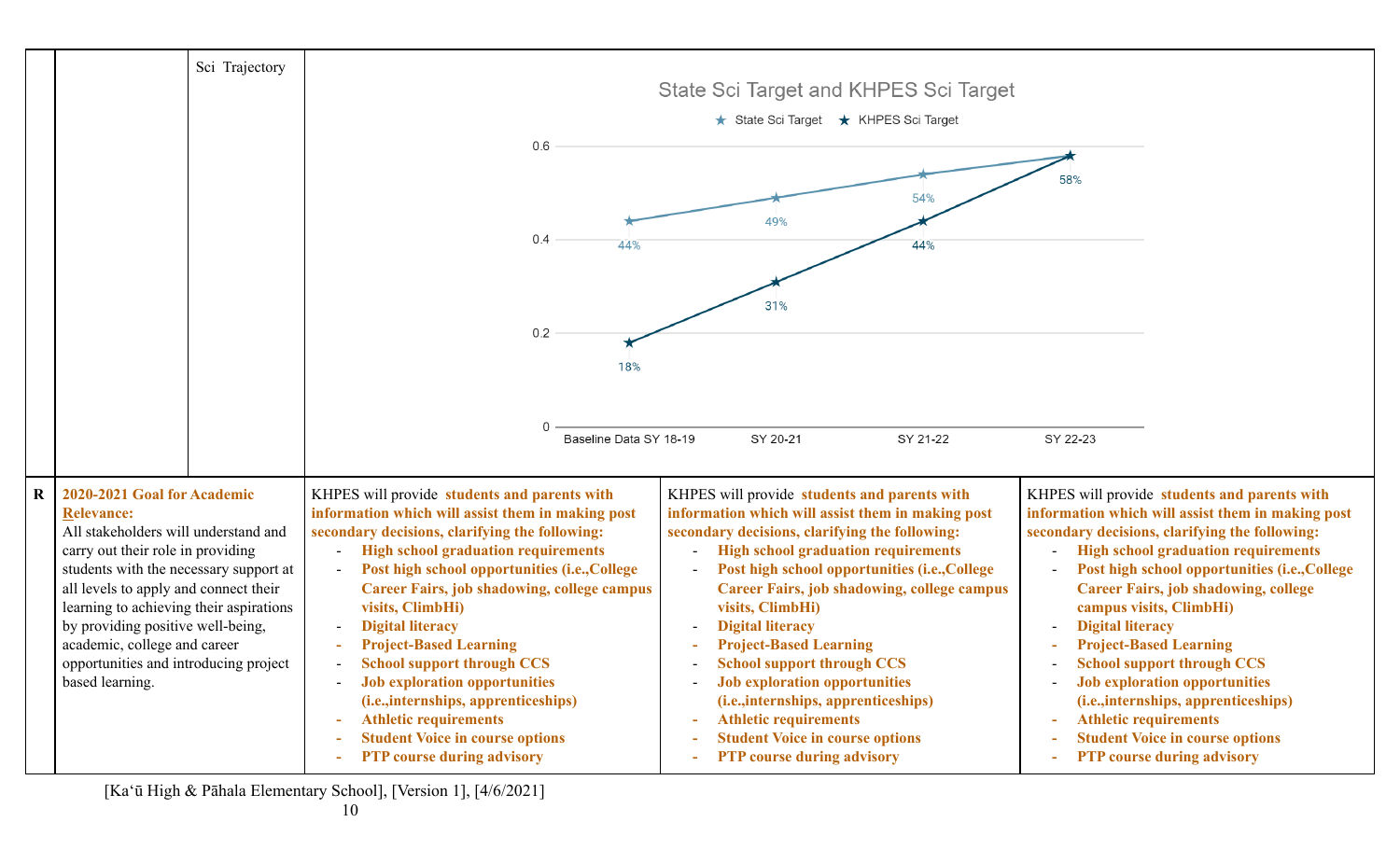|                                                 | Increased relevance and engagement from hands-on<br>learning will result in consistent attendance and<br>on-Track Graduation, as evident by an in 9th to 10th<br>grade on-time promotion from 85% to 89%, and<br>increase in on track graduation rate from 73% to 76 |                                                                        | Increased relevance and engagement from hands-on<br>learning will result in consistent attendance and<br>on-Track Graduation, as evident by an in 9th graders<br>that are promoted to 10th grade on-time from 89% to<br>92%, and increase in graduation rate 76% to 81%. | Increased relevance and engagement from hands-on<br>learning will result in consistent attendance and<br>on-Track Graduation, as evident by an in 9th graders<br>that are promoted to 10th grade on-time from 92% to<br>94%, and increase in graduation rate 81% to 89%. |
|-------------------------------------------------|----------------------------------------------------------------------------------------------------------------------------------------------------------------------------------------------------------------------------------------------------------------------|------------------------------------------------------------------------|--------------------------------------------------------------------------------------------------------------------------------------------------------------------------------------------------------------------------------------------------------------------------|--------------------------------------------------------------------------------------------------------------------------------------------------------------------------------------------------------------------------------------------------------------------------|
| <b>Formative Measures</b><br>SW3                | Quarterly F list<br>Sign In Logs<br>Feedback forums<br>School support data (i.e., registration data)                                                                                                                                                                 |                                                                        | Quarterly F list<br>Sign In Logs<br>Feedback forums<br>School support data                                                                                                                                                                                               | Quarterly F list<br>Sign In Logs<br>Feedback forums<br>School support data                                                                                                                                                                                               |
| Year                                            | <b>Baseline Data SY 18-19</b><br>SY 2021-22                                                                                                                                                                                                                          |                                                                        | SY 2022-23                                                                                                                                                                                                                                                               | SY 2023-24                                                                                                                                                                                                                                                               |
| <b>State Target (ST)</b><br>(Summative Goal)    | 9th Grade On-Track = $91\%$<br>Graduation Rate = $84\%$                                                                                                                                                                                                              | 9th Grade On-Track = $92$<br>$\frac{0}{0}$<br>Graduation Rate = $86\%$ | 9th Grade On-Track = $93\%$<br>Graduation Rate = $88\%$                                                                                                                                                                                                                  | 9th Grade On-Track = $94\%$<br>Graduation Rate = $89\%$                                                                                                                                                                                                                  |
| <b>School Level Target</b><br>(Projection Goal) | 9th Grade On-Track = $85\%$<br>Graduation Rate = $73\%$                                                                                                                                                                                                              | 9th Grade On-Track $=$<br>89%<br>Graduation Rate = $76\%$              | 9th Grade On-Track = $92\%$<br>Graduation Rate = $81\%$                                                                                                                                                                                                                  | 9th Grade On-Track = $94\%$<br>Graduation Rate = $89\%$                                                                                                                                                                                                                  |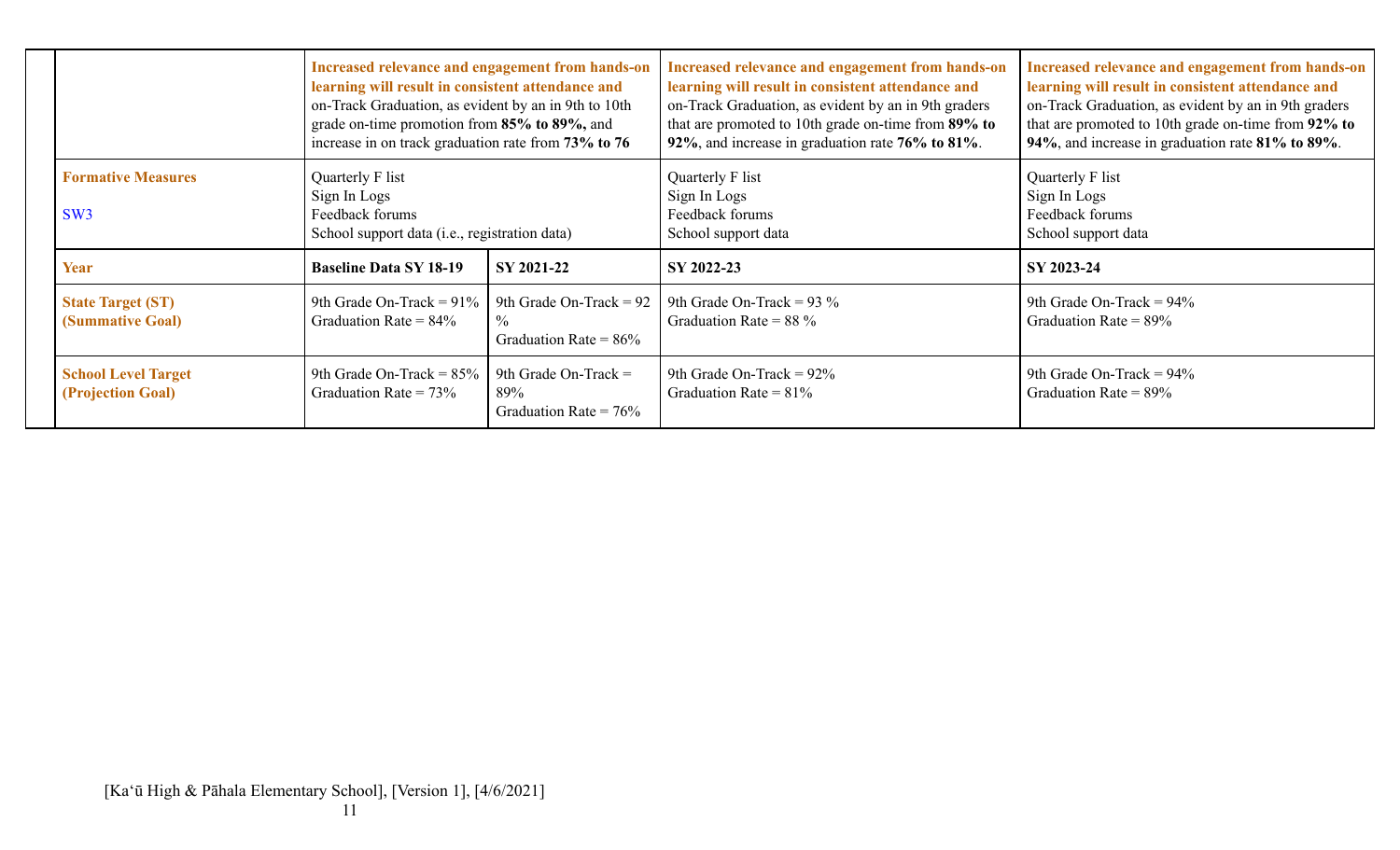|           | <b>Projection Graph</b>                                                                                                                                                                                                               | State 9th Grade on track and KHPES 9th Grade on track<br>State 9th Grade on track ★ KHPES 9th Grade on track<br>100%                                                                                                                                                                                                                                                                                                                                                                                                                                                                                                                                                                                                                                    | <b>State Graduation Rate and KHPES Graduation Rate</b><br>★ State Graduation Rate ★ KHPES Graduation Rate<br>100%                                                                                                                                                                                               |                                                                                                                                                                                                                                                                                                                                                                                                                      |                                                                                                                                                                                                                                                                                                                                                                                                                                                                                                                                                                                                                                                                                                                                                |          |          |
|-----------|---------------------------------------------------------------------------------------------------------------------------------------------------------------------------------------------------------------------------------------|---------------------------------------------------------------------------------------------------------------------------------------------------------------------------------------------------------------------------------------------------------------------------------------------------------------------------------------------------------------------------------------------------------------------------------------------------------------------------------------------------------------------------------------------------------------------------------------------------------------------------------------------------------------------------------------------------------------------------------------------------------|-----------------------------------------------------------------------------------------------------------------------------------------------------------------------------------------------------------------------------------------------------------------------------------------------------------------|----------------------------------------------------------------------------------------------------------------------------------------------------------------------------------------------------------------------------------------------------------------------------------------------------------------------------------------------------------------------------------------------------------------------|------------------------------------------------------------------------------------------------------------------------------------------------------------------------------------------------------------------------------------------------------------------------------------------------------------------------------------------------------------------------------------------------------------------------------------------------------------------------------------------------------------------------------------------------------------------------------------------------------------------------------------------------------------------------------------------------------------------------------------------------|----------|----------|
|           |                                                                                                                                                                                                                                       | 85%<br>80%<br>60%                                                                                                                                                                                                                                                                                                                                                                                                                                                                                                                                                                                                                                                                                                                                       | $\star$ –84%<br>80%<br>$\star$ -73%<br>60%                                                                                                                                                                                                                                                                      |                                                                                                                                                                                                                                                                                                                                                                                                                      |                                                                                                                                                                                                                                                                                                                                                                                                                                                                                                                                                                                                                                                                                                                                                |          |          |
|           |                                                                                                                                                                                                                                       | 40%                                                                                                                                                                                                                                                                                                                                                                                                                                                                                                                                                                                                                                                                                                                                                     |                                                                                                                                                                                                                                                                                                                 |                                                                                                                                                                                                                                                                                                                                                                                                                      |                                                                                                                                                                                                                                                                                                                                                                                                                                                                                                                                                                                                                                                                                                                                                |          |          |
|           |                                                                                                                                                                                                                                       | 20%<br>Baseline Data SY 18-19<br>SY 20-21<br>SY 21-22                                                                                                                                                                                                                                                                                                                                                                                                                                                                                                                                                                                                                                                                                                   | SY 22-23                                                                                                                                                                                                                                                                                                        | 40%<br>Baseline Data SY 18-19                                                                                                                                                                                                                                                                                                                                                                                        | SY 20-21                                                                                                                                                                                                                                                                                                                                                                                                                                                                                                                                                                                                                                                                                                                                       | SY 21-22 | SY 22-23 |
| ${\bf E}$ | 2020-2021 Goal for Achievement<br><b>Gap Equity:</b><br>Continue to develop and refine,<br>organize, and communicate the<br>HMTSS infrastructure and systems to<br>support all stakeholders to ensure<br>equitable opportunities. SW5 | KHPES will continue to design, implement, and<br>monitor systems using the HMTSS infrastructure - (1)<br>foundational beliefs, 2) data-driven team-based<br>decision making, 3) universal screening and progress<br>monitoring, and 4) multi-tiered system of<br>evidence-based practices) that clearly defines roles,<br>responsibilities, processes, and accountability measures<br>for all stakeholders. Careful monitoring of the<br>operation of these systems will ensure student success<br>through equitable access for all stakeholders who need<br>support in defined (but not limited to) areas such as the<br>following:<br>• IDEA and 504<br><b>EL</b><br><b>McKinney Vento</b><br>Migrant Ed<br>General Ed<br><b>Accelerated Learning</b> | KHPES will continue to design, implement, and<br>making, 3) universal screening and progress<br>monitoring, and 4) multi-tiered system of<br>in defined (but not limited to) areas such as the<br>following:<br>IDEA and 504<br>EL<br>McKinney Vento<br>Migrant Ed<br>General Ed<br><b>Accelerated Learning</b> | monitor systems using the HMTSS infrastructure - (1)<br>foundational beliefs, 2) data-driven team-based decision<br>evidence-based practices) that clearly defines roles,<br>responsibilities, processes, and accountability measures<br>for all stakeholders. Careful monitoring of the operation<br>of these systems will ensure student success through<br>equitable access for all stakeholders who need support | KHPES will continue to design, implement, and<br>monitor systems using the HMTSS infrastructure - (1)<br>foundational beliefs, 2) data-driven team-based<br>decision making, 3) universal screening and progress<br>monitoring, and 4) multi-tiered system of<br>evidence-based practices) that clearly defines roles,<br>responsibilities, processes, and accountability measures<br>for all stakeholders. Careful monitoring of the<br>operation of these systems will ensure student success<br>through equitable access for all stakeholders who need<br>support in defined (but not limited to) areas such as the<br>following:<br>IDEA and 504<br>EL<br><b>McKinney Vento</b><br>Migrant Ed<br>General Ed<br><b>Accelerated Learning</b> |          |          |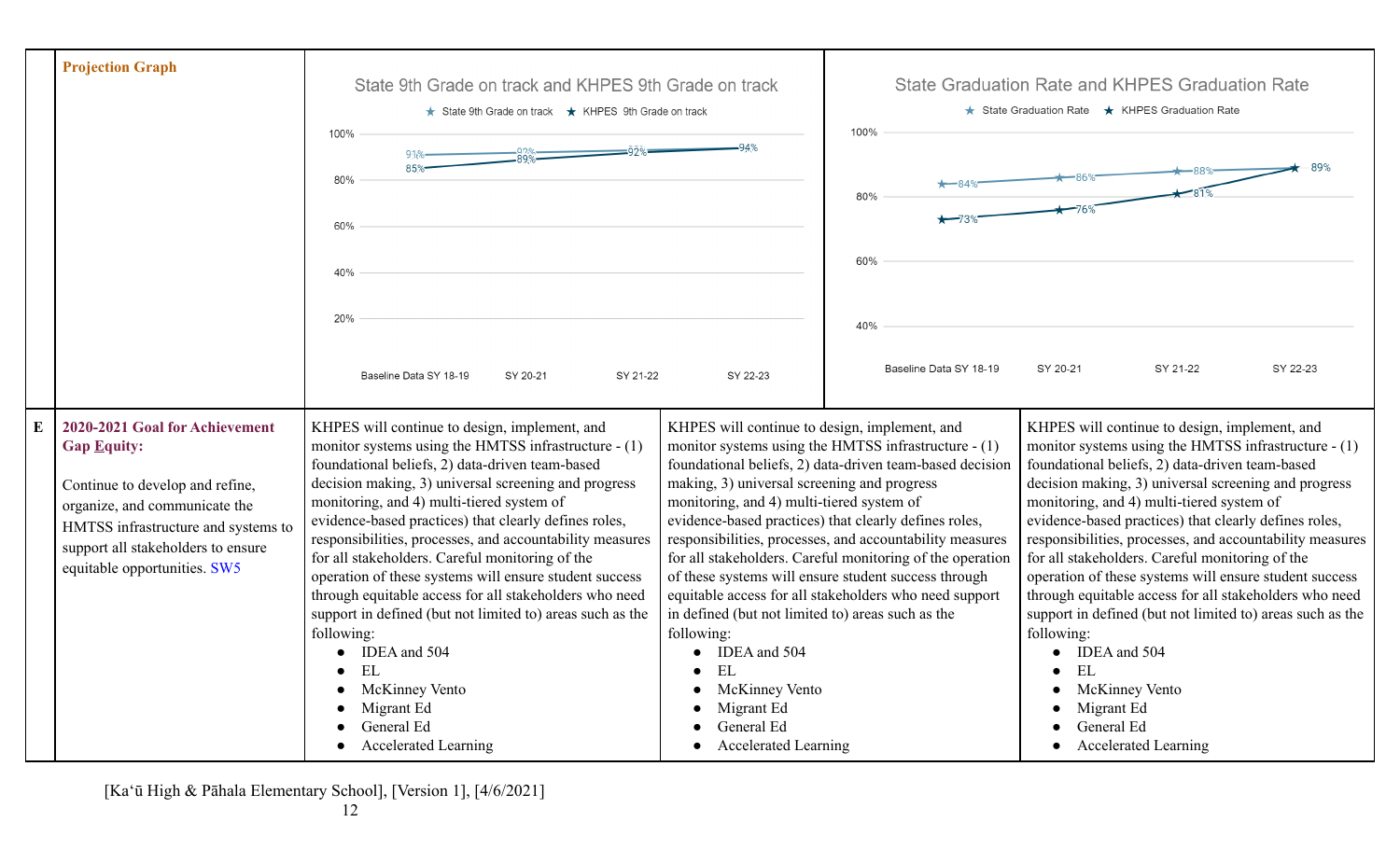| 1) foundational beliefs<br>2) data-driven team-based decision making,<br>3) universal screening and progress monitoring<br>4) multi-tiered system of evidence-based practices) that<br>clearly defines roles, responsibilities, processes, and<br>accountability measures for all stakeholders.<br>HMTSS School Blueprint Started on 10.16.19<br>SY 2021-22<br>C - decrease in chronic absenteeism of those students<br>from 39% to 29%, a decrease in negative behavior<br>referrals, an increase in parent participation in "Out of | 1) foundational beliefs,<br>2) data-driven team-based decision making,<br>3) universal screening and progress monitoring<br>4) multi-tiered system of evidence-based practices) that<br>clearly defines roles, responsibilities, processes, and<br>accountability measures for all stakeholders.<br>HMTSS School Blueprint Started on 10.16.19<br>SY 2022-23<br>C - lead to a decrease in chronic absenteeism of those<br>students from 29% to 19%, a decrease in negative                                                                        | 1) foundational beliefs,<br>2) data-driven team-based decision making,<br>3) universal screening and progress monitoring<br>4) multi-tiered system of evidence-based practices) that<br>clearly defines roles, responsibilities, processes, and<br>accountability measures for all stakeholders.<br>HMTSS School Blueprint Started on 10.16.19<br>SY 2023-24<br>C - decrease in chronic absenteeism of those students                                                                                                                                                                                                      |
|---------------------------------------------------------------------------------------------------------------------------------------------------------------------------------------------------------------------------------------------------------------------------------------------------------------------------------------------------------------------------------------------------------------------------------------------------------------------------------------------------------------------------------------|---------------------------------------------------------------------------------------------------------------------------------------------------------------------------------------------------------------------------------------------------------------------------------------------------------------------------------------------------------------------------------------------------------------------------------------------------------------------------------------------------------------------------------------------------|----------------------------------------------------------------------------------------------------------------------------------------------------------------------------------------------------------------------------------------------------------------------------------------------------------------------------------------------------------------------------------------------------------------------------------------------------------------------------------------------------------------------------------------------------------------------------------------------------------------------------|
|                                                                                                                                                                                                                                                                                                                                                                                                                                                                                                                                       |                                                                                                                                                                                                                                                                                                                                                                                                                                                                                                                                                   |                                                                                                                                                                                                                                                                                                                                                                                                                                                                                                                                                                                                                            |
|                                                                                                                                                                                                                                                                                                                                                                                                                                                                                                                                       |                                                                                                                                                                                                                                                                                                                                                                                                                                                                                                                                                   |                                                                                                                                                                                                                                                                                                                                                                                                                                                                                                                                                                                                                            |
| School" activities, an increase of parent response to the<br>SQS survey (9.2% to 20%), and an increase in positive<br>teacher $(55.1\%$ to $65\%)$ and positive parent $(46\%$<br>$\text{to} 60\%$ ) responses on the SQS<br>Involvement/Engagement Domain.<br>Met or Not Met<br>A - an increase in SBA proficiency in ELA from 21%<br>to 38%, mathematics from 8% to 27%, and science<br>from 18% to 31%, as progress monitored by Third<br>Quest, STAR and DIBELS.<br>Met or Not Met                                                | behavior referrals, an increase in parent participation<br>in "Out of School" activities, an increase of parent<br>response to the SQS survey (20% to 30%), and an<br>increase in positive teacher $(65\% \text{ to } 75\%)$ and<br>parent( $60\%$ to $70\%$ ) responses on the SQS<br>Involvement/Engagement Domain.<br>Met or Not Met<br>A - an increase in SBA proficiency in ELA from 38%<br>to 56%, mathematics from 27% to 46%, and science<br>from 31% to 44%, as progress monitored by Third<br>Quest, STAR and DIBELS.<br>Met or Not Met | from 19% to 9%, a decrease in negative behavior<br>referrals, an increase in parent participation in "Out of<br>School" activities, an increase of parent response to<br>the SQS survey $(30\% \text{ to } 40\%)$ , and an increase in<br>positive teacher $(75\% \text{ to } 85\%)$ and parent $(70\% \text{ to } 85\%)$<br>80%) responses on the SQS<br>Involvement/Engagement Domain.<br>Met or Not Met<br>A - an increase in SBA proficiency in ELA from<br>56% to 73%, in mathematics from 46% to 66%, and<br>in science from 44% to 58%, as progress monitored<br>by Third Quest, STAR and DIBELS.<br>Met or Not Met |
| R-Increased relevance and engagement from<br>hands-on learning will result in consistent attendance<br>and on-Track Graduation, as evident by an in 9th to<br>10th grade on-time promotion from 85% to 89%, and<br>increase in on track graduation rate from 73% to 76%.<br>Met or Not Met<br>E - Effectiveness of Equity will be measured by the                                                                                                                                                                                     | R - Increased relevance and engagement from<br>hands-on learning will result in consistent attendance<br>and on-Track Graduation, as evident by an in 9th<br>graders that are promoted to 10th grade on-time from<br>89% to 92%, and increase in graduation rate 76% to<br>81%. Met or Not Met<br>E - Effectiveness of Equity will be measured by the                                                                                                                                                                                             | R-Increased relevance and engagement from<br>hands-on learning will result in consistent attendance<br>and on-Track Graduation, as evident by an in 9th<br>graders that are promoted to 10th grade on-time from<br>92% to 94%, and increase in graduation rate 81% to<br>89%. Met or Not Met<br>E - Effectiveness of Equity will be measured by the<br>progress in the preceding areas stated in C-A-R.                                                                                                                                                                                                                    |
|                                                                                                                                                                                                                                                                                                                                                                                                                                                                                                                                       | progress in the preceding areas stated in C-A-R.<br>On track or Off Track                                                                                                                                                                                                                                                                                                                                                                                                                                                                         | progress in the preceding areas stated in C-A-R.<br>On track or Off Track                                                                                                                                                                                                                                                                                                                                                                                                                                                                                                                                                  |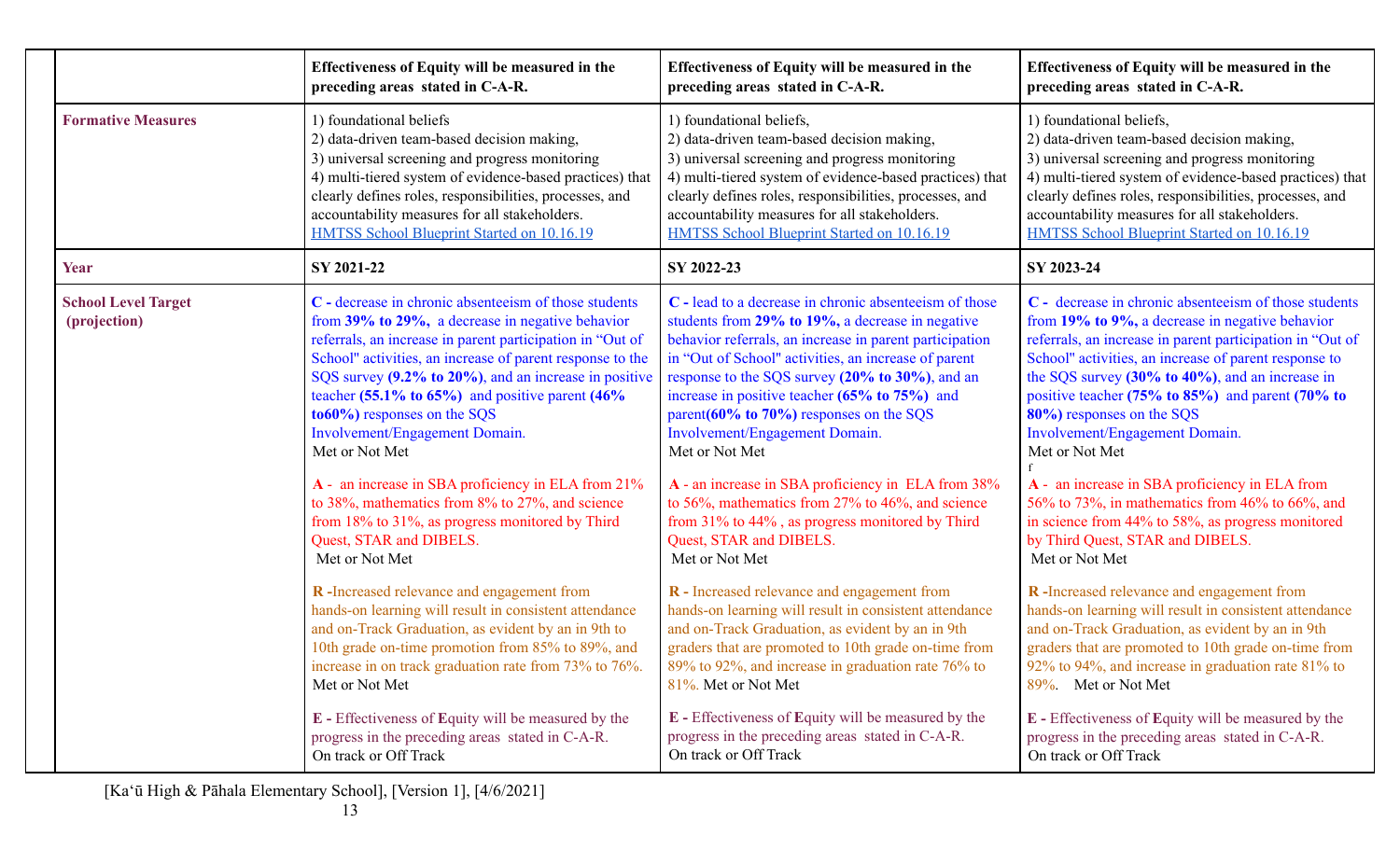

# **Innovation in Support of the Core: School Design and Student Voice**

*FOCUS ON SY 2020-21:* Crosswalk enabling activities, measurable outcomes, and budget outlay and monitoring.

**Staff and Student Outcomes (SY 2021-22)**

| <b>Measurable Outcome(s)</b><br><b>AcPlan Monitoring SY 21-22 Tool</b>                                                                                                                                                                                                                                                                                                                                                                                                                                                                                                                                                                                                                                                                                                                                                             | <b>Enabling Activity</b><br>SW <sub>6</sub>                                                                                                                                                                                                    | <b>Duration</b><br>Fall, Spring,<br>Yearlong | <b>Source of Funds</b><br>Program ID<br>SW <sub>5</sub> | <b>School Monitoring</b><br><b>Activity</b><br>SW <sub>3</sub> | <b>Frequency</b><br>Quarter, Semester,<br>Annual | <b>Complex Monitoring Activity</b><br>(to be completed by CAS) |
|------------------------------------------------------------------------------------------------------------------------------------------------------------------------------------------------------------------------------------------------------------------------------------------------------------------------------------------------------------------------------------------------------------------------------------------------------------------------------------------------------------------------------------------------------------------------------------------------------------------------------------------------------------------------------------------------------------------------------------------------------------------------------------------------------------------------------------|------------------------------------------------------------------------------------------------------------------------------------------------------------------------------------------------------------------------------------------------|----------------------------------------------|---------------------------------------------------------|----------------------------------------------------------------|--------------------------------------------------|----------------------------------------------------------------|
| Culture -<br>KHPES will establish and practice school wide<br>core beliefs in which we embrace cultural<br>diversity and demonstrate respect and caring<br>for students, families and each other. To<br>measure growth in culture, staff will indicate<br>an increase in effectiveness of communication<br>based on KHPES surveys. This will lead to a<br>decrease in chronic absenteeism from 39% to<br>29%, a decrease in negative behavior<br>referrals, an increase in parent participation in<br>school based activities, an increase in parent<br>participation on SQS survey (9.2% to 20%),<br>an increase on positive parent responses on the<br>SQS Involvement/Engagement Domain (46%<br>to 60%), an increase in positive teacher<br>responses on SQS Involvement/Engagement<br>Domain (55.1% to 65%)<br>SW <sub>7</sub> | <b>Staff</b><br>Teachers and staff participate in and HA<br>Designers Convening process and<br>Choose Aloha PD and demonstrate<br>those beliefs daily, within instruction<br>and personal interactions.                                        | Yearlong                                     | WSF/CLSD                                                | Administration                                                 | Qtr                                              |                                                                |
|                                                                                                                                                                                                                                                                                                                                                                                                                                                                                                                                                                                                                                                                                                                                                                                                                                    | <b>Staff</b><br>Staff will have access to and participate<br>in Morning Pilina                                                                                                                                                                 | Yearlong                                     | <b>WSF</b>                                              | Administration                                                 | Qtr                                              |                                                                |
|                                                                                                                                                                                                                                                                                                                                                                                                                                                                                                                                                                                                                                                                                                                                                                                                                                    | <b>Student</b><br>-All students $(K-12)$ will engage in<br>daily lessons that develop and model<br>appropriate social skills (Choose Aloha<br>and the HA model of interaction) and<br>that include culturally relevant texts and<br>resources. | Yearlong                                     | <b>WSF</b>                                              | Administration                                                 | Semester                                         |                                                                |
|                                                                                                                                                                                                                                                                                                                                                                                                                                                                                                                                                                                                                                                                                                                                                                                                                                    | <b>Student</b><br>-Students and parents will participate in<br>on campus and virtual engagement<br>opportunities through the Family<br>Engagement Team and their Launa<br>Channel website. SW7                                                 | Yearlong                                     | WSF/Title I                                             | PCNC/Family<br><b>Engagement Team</b>                          | Qtr                                              |                                                                |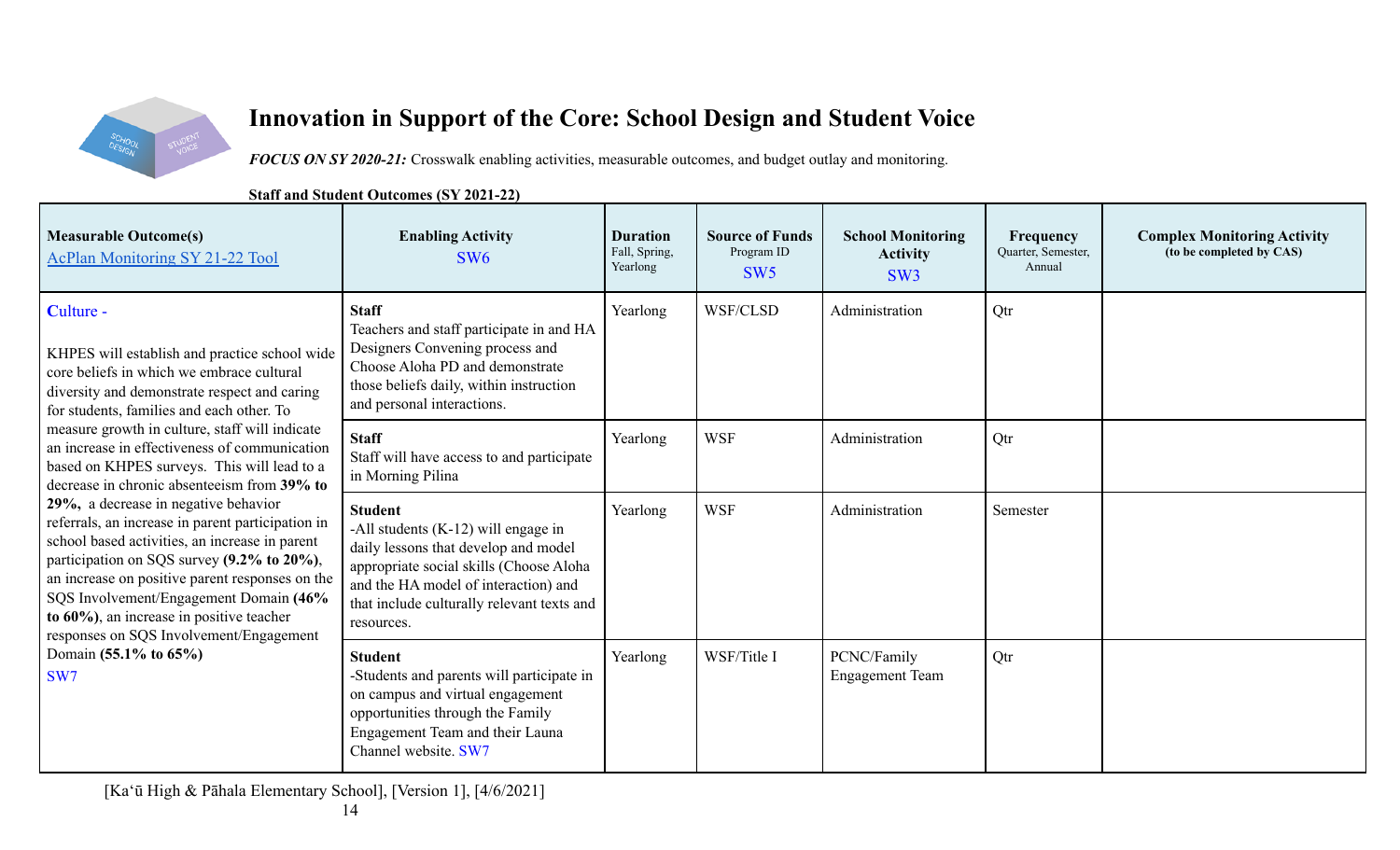| Achievement -<br>100% of KHPES students will read,<br>write, and speak in every class, everyday<br>as a result of explicit instructional<br>strategies focused on fluency, vocabulary<br>and comprehension and will demonstrate<br>growth as measured by SBA proficiency in<br>ELA from 21% to 38%, mathematics from<br>8% to 27%, and science from 18% to 31%,<br>and progress monitored by Third Quest,<br>STAR and DIBELS. | <b>Staff</b><br>- Teachers will revise and apply<br>standards-based pacing guides to<br>include explicit instructional strategies<br>(2.6 Anita Archer strategies from<br>CLSD); implementation of explicit<br>instructional strategies will be<br>supported and monitored in weekly<br>PLCs.                                                                                                                                                                                                         | Yearlong | CLSD/WSF<br>/Title I | <b>Literacy Coaches</b> | Qtr |  |
|-------------------------------------------------------------------------------------------------------------------------------------------------------------------------------------------------------------------------------------------------------------------------------------------------------------------------------------------------------------------------------------------------------------------------------|-------------------------------------------------------------------------------------------------------------------------------------------------------------------------------------------------------------------------------------------------------------------------------------------------------------------------------------------------------------------------------------------------------------------------------------------------------------------------------------------------------|----------|----------------------|-------------------------|-----|--|
|                                                                                                                                                                                                                                                                                                                                                                                                                               | <b>Staff</b><br>- Staff will participate in quarterly<br>interactive Problem of Practice<br>Presentations where PLC teams share<br>(at staff meetings) their data process of<br>most recent cycle: completed data<br>template that includes standards,<br>rubrics, SMART goal, pre/post/CFA, as<br>well as meeting notes and/or video clips<br>demonstrating decision making process<br>on instructional strategies, outcomes,<br>and next steps to support ongoing<br>instructor and student growth. | Yearlong | CLSD/WSF<br>/Title I | <b>Literacy Coaches</b> | Qtr |  |
|                                                                                                                                                                                                                                                                                                                                                                                                                               | <b>Student</b><br>- All students will read, write and speak<br>in every class, everyday and will set<br>quarterly literacy goals that they<br>progress monitor to motivate their<br>learning.                                                                                                                                                                                                                                                                                                         | Yearlong | <b>WSF</b>           | ART and Leadership      | Qtr |  |
| Relevance -<br>KHPES will provide students and parents<br>with information which will assist them in<br>making post secondary decisions, clarifying<br>the following:<br><b>High school graduation</b>                                                                                                                                                                                                                        | <b>Staff</b><br>-MS/HS will participate in Advisory<br>curriculum PD. All teachers will<br>participate in PBL and Design<br>Thinking, Digital Literacy, and<br>Standards-based grading PD, which                                                                                                                                                                                                                                                                                                      | Yearlong | <b>WSF</b>           | ART and Leadership      | Qtr |  |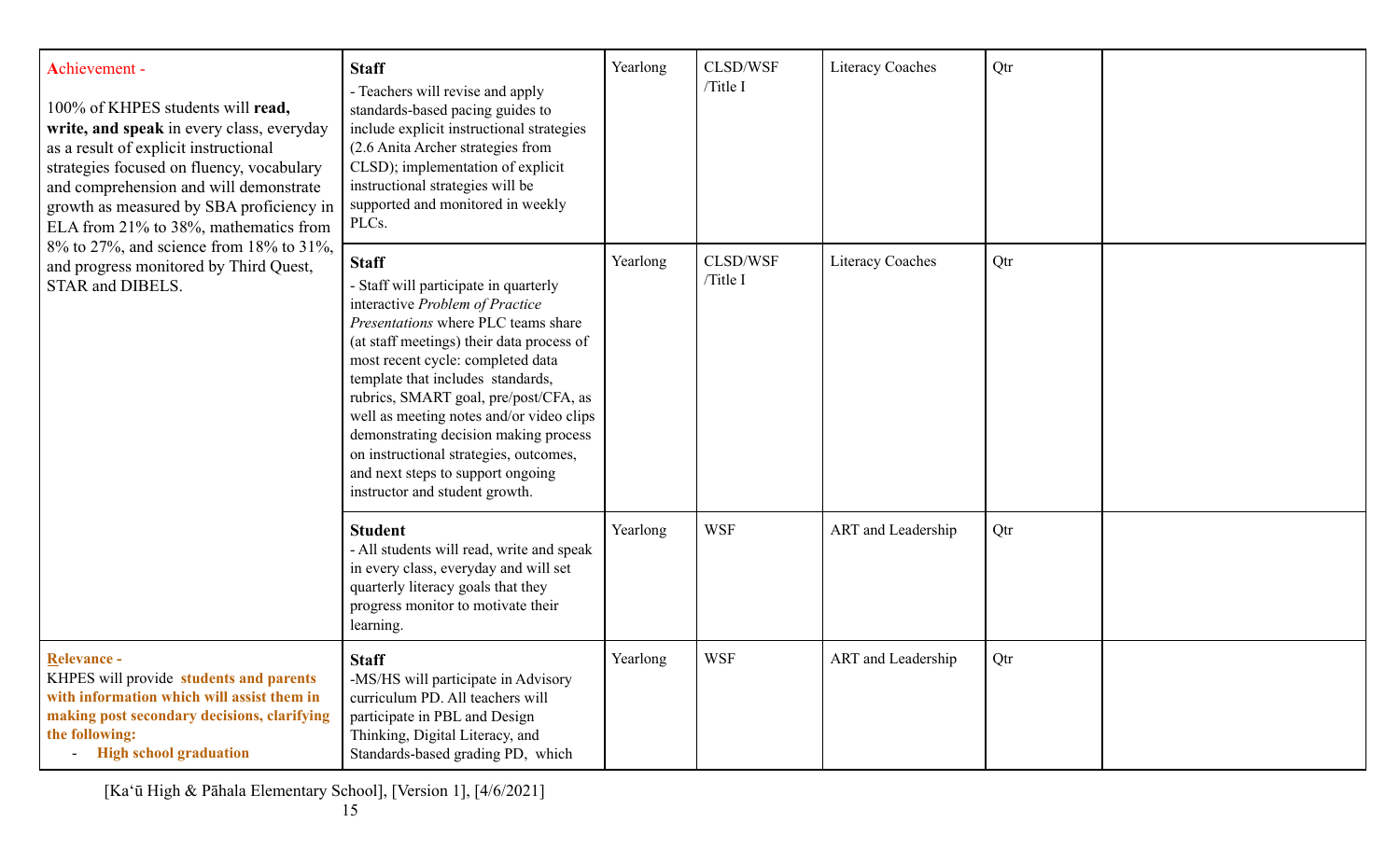| requirements<br><b>Post high school opportunities</b><br>(i.e., College Career Fairs, job<br>shadowing, college campus visits,<br>ClimbHi)<br><b>Digital literacy</b><br><b>Project-Based Learning</b><br><b>School support through CCS</b><br><b>Job exploration opportunities</b><br>(i.e., internships, apprenticeships)<br><b>Athletic requirements</b><br><b>Student Voice in course options</b><br><b>PTP</b> course<br>Increased relevance and engagement from<br>hands-on learning will result in consistent<br>attendance and on-Track Graduation, as<br>evident by an in 9th to 10th grade on-time<br>promotion from 85% to 89%, and increase in<br>on track graduation rate from 73% to 76%.<br>SW <sub>6</sub> | prepares students for deeper levels of<br>learning and engages them in complex<br>problem-solving.                                                                                                                                                                                                                                                                                                                                          |          |             |                                  |          |  |
|----------------------------------------------------------------------------------------------------------------------------------------------------------------------------------------------------------------------------------------------------------------------------------------------------------------------------------------------------------------------------------------------------------------------------------------------------------------------------------------------------------------------------------------------------------------------------------------------------------------------------------------------------------------------------------------------------------------------------|---------------------------------------------------------------------------------------------------------------------------------------------------------------------------------------------------------------------------------------------------------------------------------------------------------------------------------------------------------------------------------------------------------------------------------------------|----------|-------------|----------------------------------|----------|--|
|                                                                                                                                                                                                                                                                                                                                                                                                                                                                                                                                                                                                                                                                                                                            | <b>Student</b><br>- Students will be engaged in<br>learning through hands-on, project<br>based, college/career activities, and<br>digital literacy fluency workshops<br>which will develop problem-solving<br>and complex thinking skills and<br>cultivate ownership of their learning<br>which will guide post-secondary<br>paths and opportunities.                                                                                       | Yearlong | <b>WSF</b>  | ART and Leadership               | Qtr      |  |
|                                                                                                                                                                                                                                                                                                                                                                                                                                                                                                                                                                                                                                                                                                                            | <b>Student</b><br>- Students in grades 7-12 create a<br>portfolio that tracks academic progress,<br>goals, and life aspirations that will lead<br>to PTP completion. Students use this<br>portfolio at informational meetings to<br>clarify course options, graduation<br>and athletic requirements, to support<br>informed decision making resulting<br>in an increase in attendance,<br>academic achievement, and<br>On-Track Graduation. | Yearlong | <b>WSF</b>  | Registrar and<br>Counselors      | Semester |  |
| <b>Equity:</b><br>KHPES will design, implement, and monitor<br>systems using the HMTSS infrastructure - (1)<br>foundational beliefs, 2) data-driven<br>team-based decision making, 3) universal<br>screening and progress monitoring, and 4)<br>multi-tiered system of evidence-based<br>practices) that clearly defines roles,                                                                                                                                                                                                                                                                                                                                                                                            | <b>Staff</b><br>Teachers will participate in PD and<br>implement strategies supporting<br>Restorative Justice (RJ), Trauma<br>Informed (TI), and Social Emotional<br>Learning (SEL), screeners, intervention,<br>PLC (e.g.Achievement Teams), and<br>data analysis to build efficacy                                                                                                                                                        | Yearlong | WSF/Title I | Administration and<br>counselors | Qtr      |  |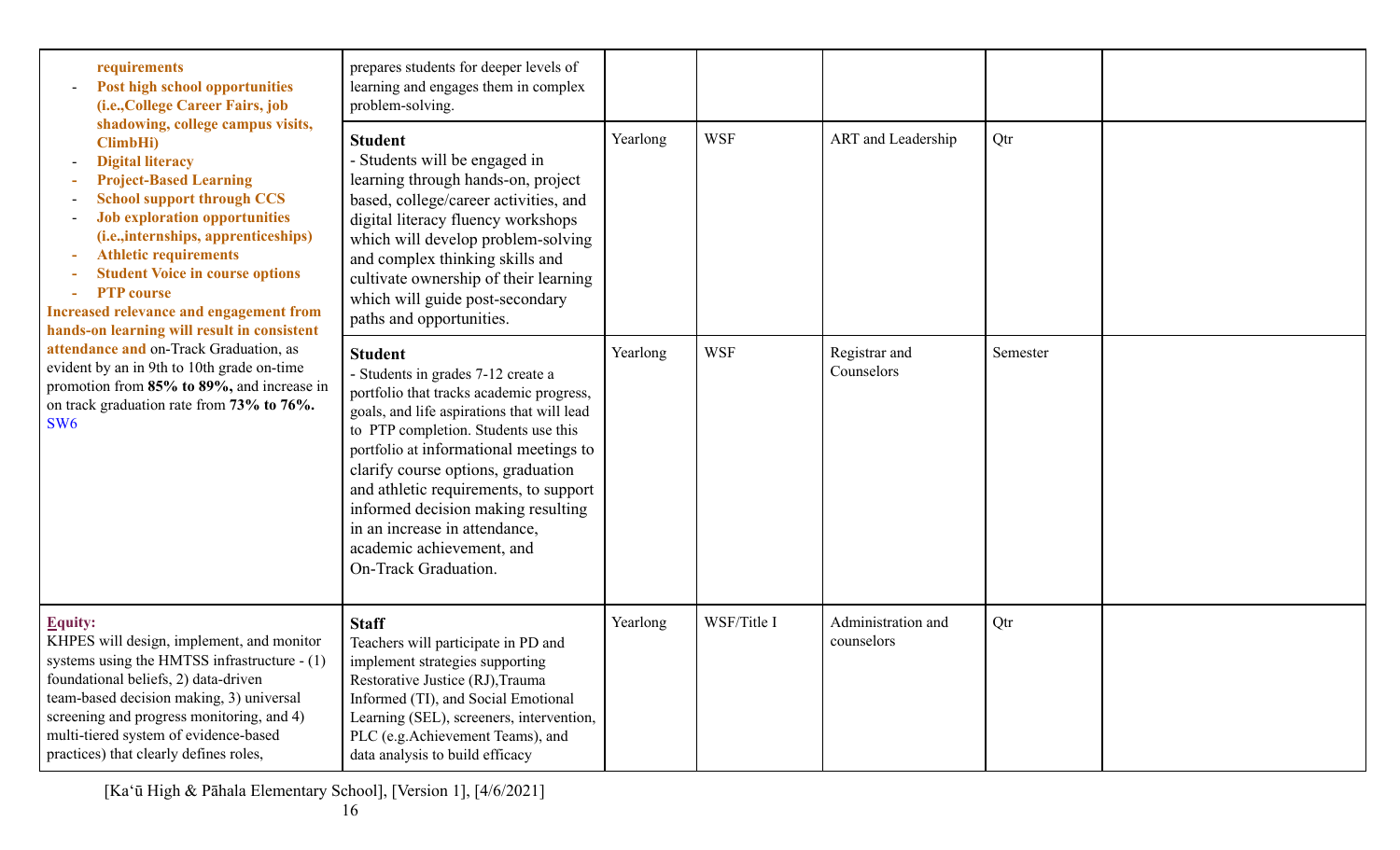| responsibilities, processes, and accountability<br>measures for all stakeholders. Careful<br>monitoring of the operation of these systems<br>will ensure student success through equitable<br>access for all stakeholders who need support in<br>defined (but not limited to) areas such as the<br>following:<br>$\bullet$ IDEA and 504<br>EL<br>McKinney Vento<br>Migrant Ed<br>General Ed<br><b>Accelerated Learning</b><br>$\bullet$<br>Effectiveness will be measured in the<br>preceding areas stated in C-A-R, resulting in<br>an increase in efficacy. | -KHPES staff will use the following<br>tools, resources and data to support Tier<br>I, II, and III intervention:<br>$\rightarrow$ STAR<br>$\rightarrow$ DIBELS<br>$\rightarrow$ Lexia<br>$\rightarrow$ Third Quest<br>$\rightarrow$ Student Concern Process<br>(CORE)<br>$\rightarrow$ RTI<br>$\rightarrow$ PLC<br>$\rightarrow$ Data Wall                                                                             |          |            |                                                                                   |     |  |
|---------------------------------------------------------------------------------------------------------------------------------------------------------------------------------------------------------------------------------------------------------------------------------------------------------------------------------------------------------------------------------------------------------------------------------------------------------------------------------------------------------------------------------------------------------------|------------------------------------------------------------------------------------------------------------------------------------------------------------------------------------------------------------------------------------------------------------------------------------------------------------------------------------------------------------------------------------------------------------------------|----------|------------|-----------------------------------------------------------------------------------|-----|--|
|                                                                                                                                                                                                                                                                                                                                                                                                                                                                                                                                                               | <b>Staff</b><br>Teachers provide feedback and<br>recommendations of change on HMTSS<br>infrastructure and supporting systems,<br>through data informed discussions,<br>three times a year through the PDCA<br>process, to provide opportunities for<br>improvement.                                                                                                                                                    |          |            |                                                                                   |     |  |
|                                                                                                                                                                                                                                                                                                                                                                                                                                                                                                                                                               | <b>Student</b><br>- Students and families will have a<br>voice in:<br>• preference of learning<br>environment. (OV Hub,<br>face-to-face, Distance learning<br>and hybrid learning)<br>• course options based on their<br>individual interests and/or need<br>to meet their goals and<br>graduation requirements<br>• options of ELD and/or sheltered<br>instruction for ELL students, to<br>support and track progress | Yearlong | <b>WSF</b> | Registrar, El<br>Coordinator, El<br>Teachers, and Student<br><b>Success Coach</b> | Qtr |  |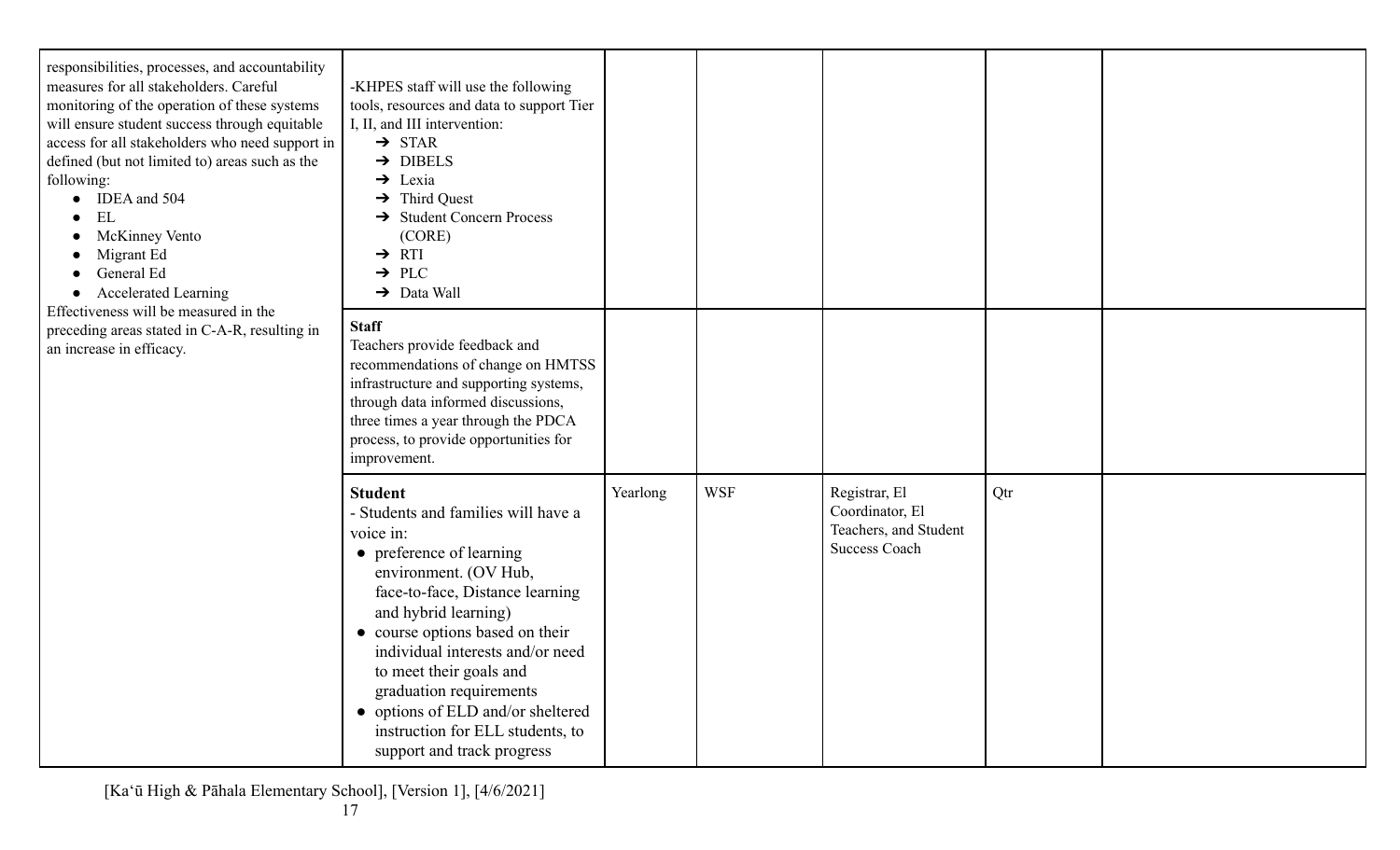| toward on-track English<br>language proficiency<br>• utilizing school pantry, support<br>of school necessities, and<br>laundry services for MVA<br>students<br>• students advocate for the support<br>and strategies they need for<br>academic and social/behavioral<br>growth at IDEA/504 meetings<br>• MEP-sponsored academic |  |  |
|---------------------------------------------------------------------------------------------------------------------------------------------------------------------------------------------------------------------------------------------------------------------------------------------------------------------------------|--|--|
| support services SW7                                                                                                                                                                                                                                                                                                            |  |  |